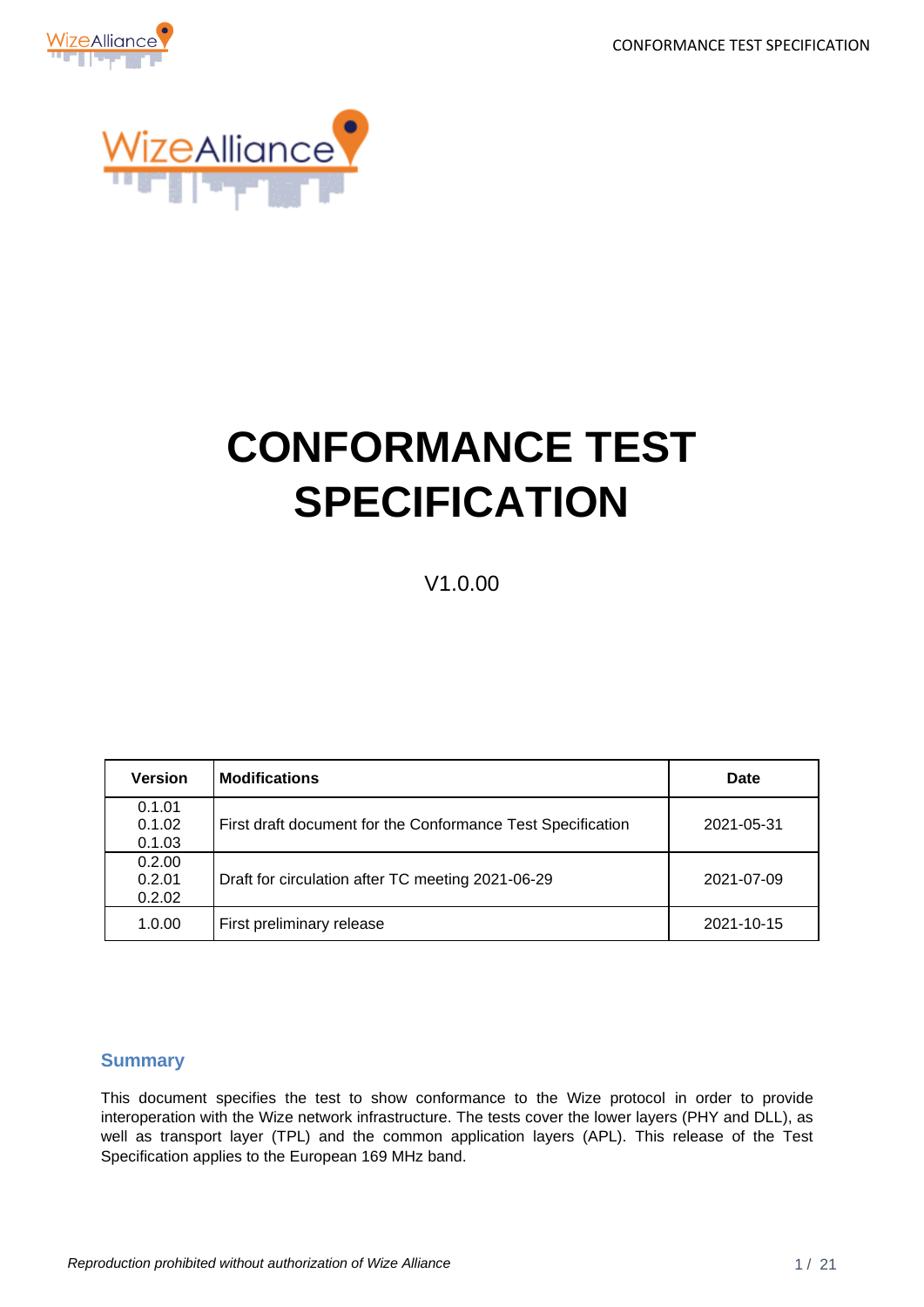



# <span id="page-1-0"></span>**Table of contents**

| 1          |  |
|------------|--|
| 2          |  |
| 3          |  |
| 4          |  |
| 4.1        |  |
| 4.2        |  |
| 4.3        |  |
| 4.4        |  |
| 4.5        |  |
| 4.6        |  |
| 5          |  |
| 5.1        |  |
| 5.2        |  |
| 5.3        |  |
| 5.4        |  |
| 5.5        |  |
| 5.6        |  |
| 5.7        |  |
| 6          |  |
|            |  |
| 6.1<br>6.2 |  |
|            |  |
| 6.3<br>6.4 |  |
|            |  |
| 7          |  |
| 7.1        |  |
| 7.2        |  |
| 7.3        |  |
| 7.4        |  |
| 7.5        |  |
| 8          |  |
| 8.1        |  |
| 8.2        |  |
| 8.3        |  |
| 8.4        |  |
| 8.5        |  |
| 8.6        |  |
| 8.7        |  |
| 8.8        |  |
| 8.9        |  |
| 8.10       |  |
| 8.11       |  |
| 8.12       |  |
| 8.13       |  |
| 8.14       |  |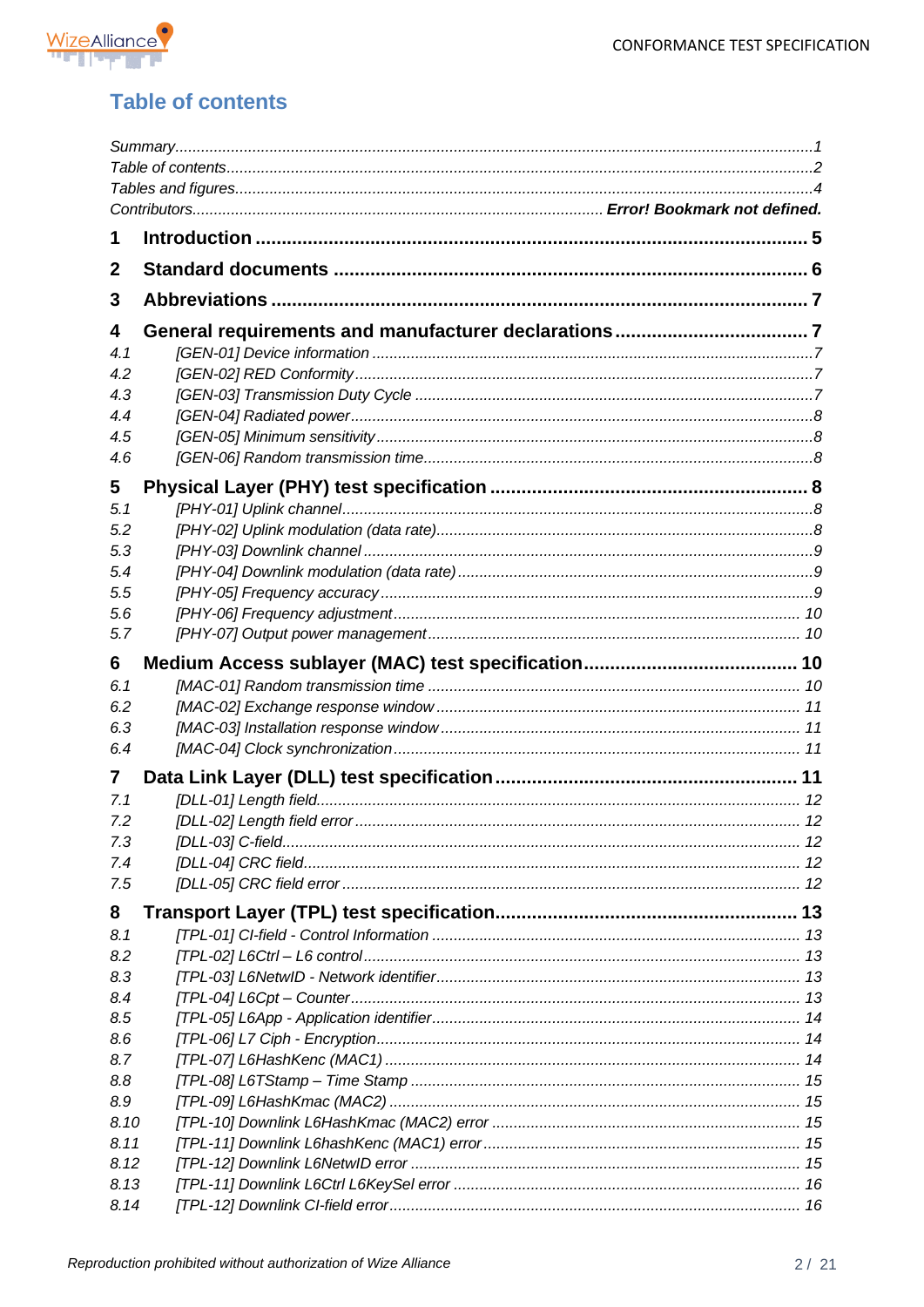

| 8.15 |  |
|------|--|
| 9    |  |
| 9.1  |  |
| 9.2  |  |
| 9.3  |  |
| 9.4  |  |
| 9.5  |  |
| 9.6  |  |
| 9.7  |  |
|      |  |
| 10   |  |
| 10.1 |  |
| 10.2 |  |
| 10.3 |  |
| 10.4 |  |
| 10.5 |  |
| 10.6 |  |
| 11   |  |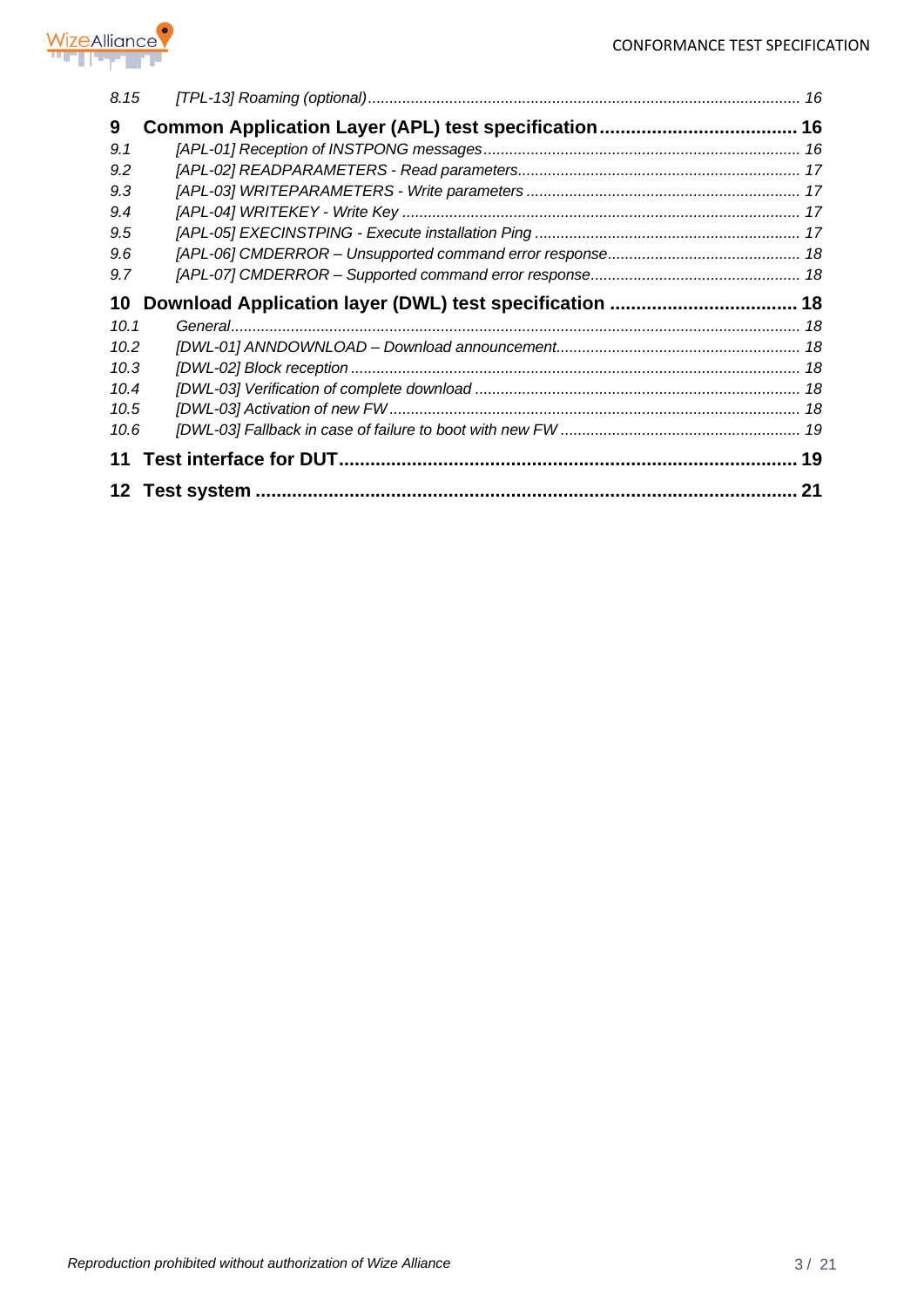

CONFORMANCE TEST SPECIFICATION

# <span id="page-3-0"></span>**Tables and figures**

**No table of figures entries found.**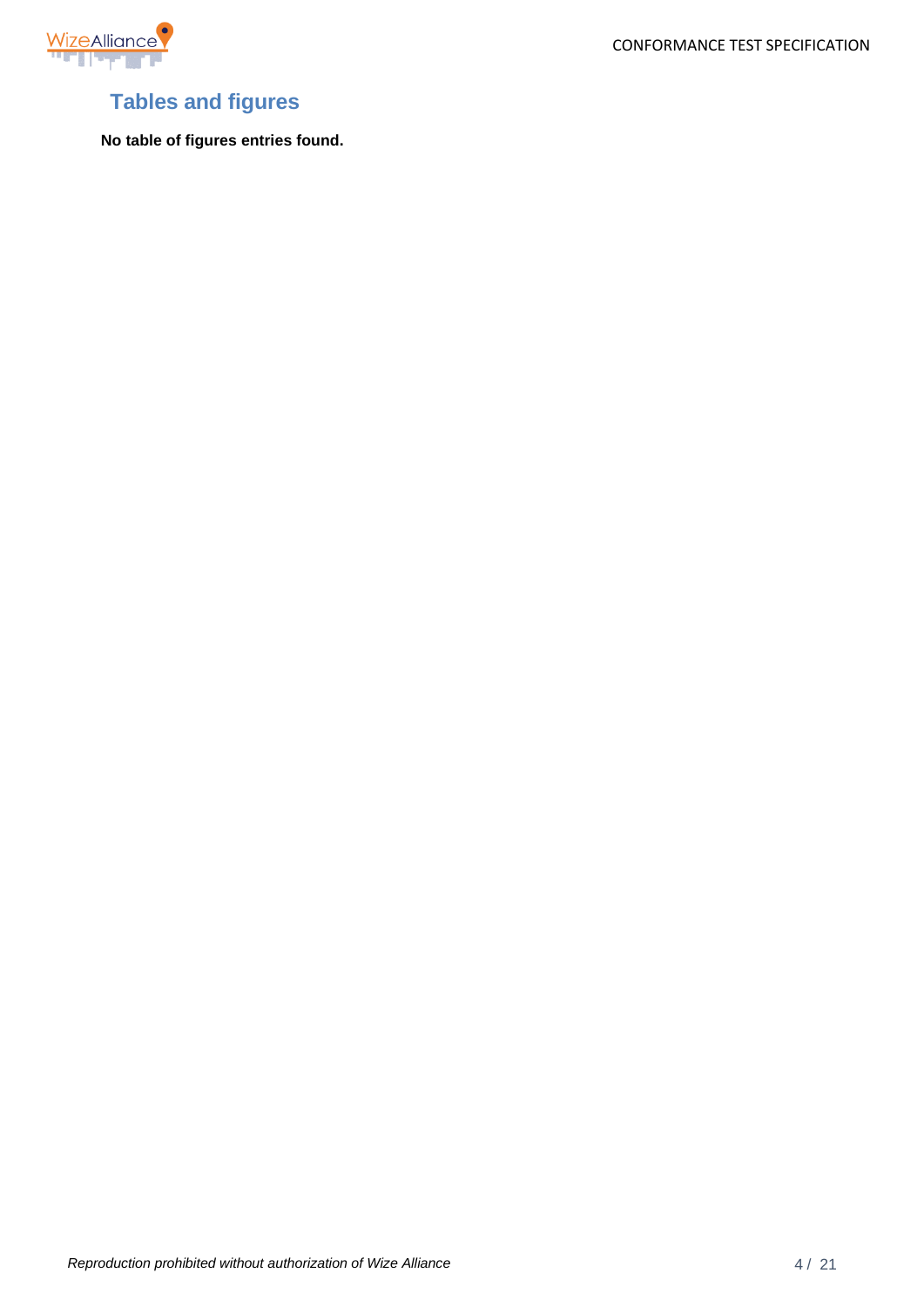

# <span id="page-4-0"></span>**1 Introduction**

This document is the Conformance Test Specification (CTS) outlining the tests to be performed in the Wize Certification process.

The purpose of the Wize Certification process is to test and verify that;

- A device can be connected to a Wize network without negative impact to the network operation or performance (Essential requirements),
- A device will be accepted by the Wize network, and that data can be received (Network compatibility),
- A device meets the performance requirements of the Wize protocol, and that the functionalities of the Wize protocol has been correctly implemented (Wize compliance).

The tests cover all layers of the Wize protocol; PHY (L1), DLL (L2), TPL (L6) and APL (L7). As for the APL, only the Common Application Layers are covered (APP-INSTALL, APP-ADMIN, APP-DOWNLOAD). It will not cover the specific application layers, such as those for Water metering (APP-METER-WTR) or Gas metering (APP-METER-GAS).

In addition to outlining specific tests to be performed, there are also conformance tests and parameters to be declared by the manufacturer.

This CTS specify tests for each protocol layer, in addition to some general requirements and manufacturer declarations.

The table below show how the tests will cover the Essential requirements (step 1), Network compatibility (step 2) and Wize compliance (step 3).

| <b>Layer - Tests</b>                | Step 1 | <b>Step 2</b>              | Step 3   |
|-------------------------------------|--------|----------------------------|----------|
| General - GEN-xx                    | All    | All                        | All      |
| Physical Layer - PHY-xx             |        | PHY-01,<br>PHY-02 (WM2400) | All      |
| Medium Access sublayer - MAC-xx     |        | MAC-01<br>MAC-02<br>MAC-03 | All      |
| Data Link Layer - DLL-xx            |        | All                        | All      |
| Transport Layer - TPL-xx            |        | All                        | All      |
| Application Layer - APL-xx          |        |                            | All      |
| Download Application Layer - DWL-xx |        |                            | Optional |

Note: The L6, OSI model presentation layer, is in this CTS referred to as Transport layer to be in line with the layering of EN 13757,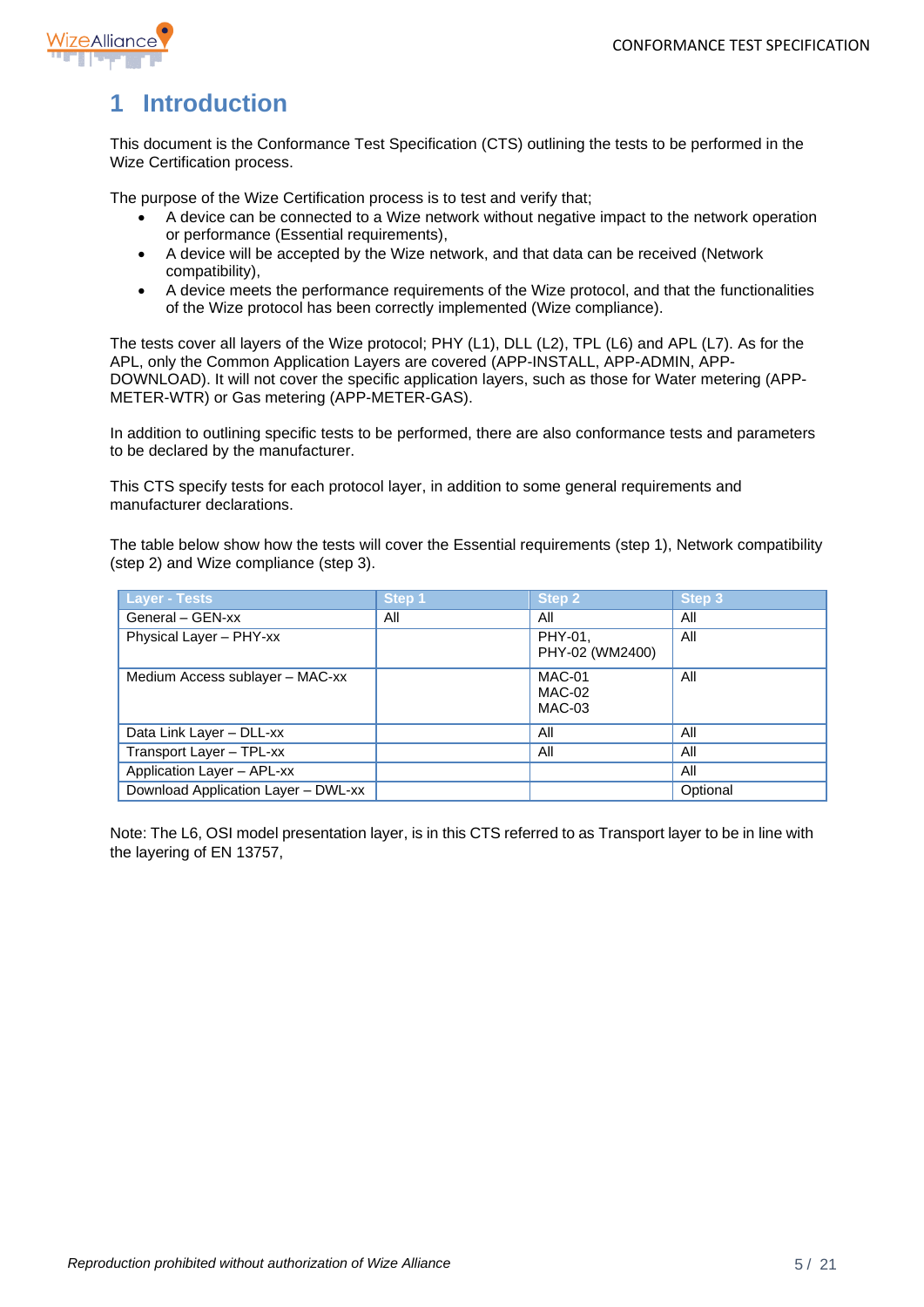

#### <span id="page-5-0"></span>*.* **2 Standard documents**

| <b>Reference</b> | <b>Document</b>                                                                                                                                                                                                                                                                                     | <b>Version</b>    |
|------------------|-----------------------------------------------------------------------------------------------------------------------------------------------------------------------------------------------------------------------------------------------------------------------------------------------------|-------------------|
|                  |                                                                                                                                                                                                                                                                                                     |                   |
| N[1]             | WIZE - 01 LAN Protocol                                                                                                                                                                                                                                                                              | v1.2              |
| N[2]             | WIZE - 02 Regional Parameters                                                                                                                                                                                                                                                                       | V1.1              |
| N[3]             | WIZE - 03 Common Application Layers                                                                                                                                                                                                                                                                 | v1.2              |
| N[4]             | $WIZE - T1 - L6AppID table$                                                                                                                                                                                                                                                                         | v1.0              |
| N[5]             | EN 300 220-1<br>Electromagnetic compatibility and Radio spectrum<br>Matters (ERM); Short Range Devices (SRD); Radio<br>equipment to be used in the 25 MHz to 1000 MHz<br>frequency range with power levels ranging up to<br>500 mW; Part 1: Technical characteristics and test<br>methods           | V3.1.1<br>2017-02 |
| N[6]             | EN 300 220-4<br>Short Range Devices (SRD) operating in the<br>frequency range 25 MHz to 1 000 MHz;<br>Part 4: Harmonised Standard covering the essential<br>requirements of article 3.2 of the Directive<br>2014/53/EU; Metering devices operating in<br>designated band 169,400 MHz to 169,475 MHz | V1.1.1<br>2017-02 |
| N[7]             | EN 13757-4<br>Communication systems for meters - Part 4:<br><b>Wireless M-Bus</b>                                                                                                                                                                                                                   | 2018              |
| N[8]             | $WIZE - T2 - Network$                                                                                                                                                                                                                                                                               | v1.0              |
| N[9]             | <b>WIZE - Guidelines</b>                                                                                                                                                                                                                                                                            | V1.0              |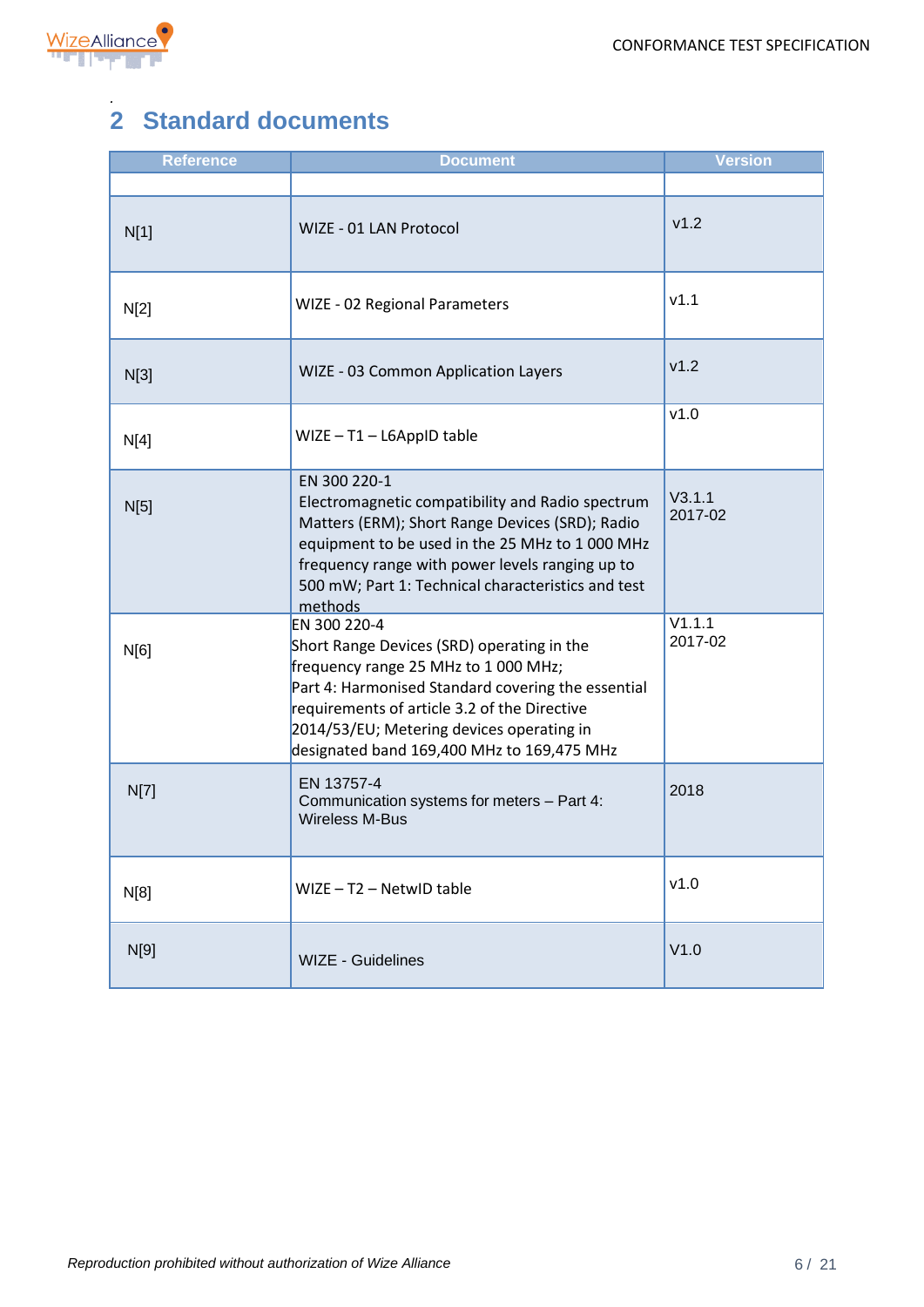

# <span id="page-6-0"></span>**3 Abbreviations**

- CTS Conformance Test Specification<br>
DUT Device Under Test
- DUT Device Under Test<br>
GWE Wize Gateway Emi
- Wize Gateway Emulator

## <span id="page-6-1"></span>**4 General requirements and manufacturer declarations**

## **4.1 [GEN-01] Device information**

<span id="page-6-2"></span>The manufacturer shall provide at minimum the following information about the device:

- Device address consisting of Manufacturer ID, Serial number, version, and device type
- Network key Kmac
- Unique encryption keys Kenc 1-14
- Kchg (Key change key)
- Klog (Key for FW download)
- L6NetwID, and whether roaming is supported
- If EPOCH2013 is supported in terms of a real time clock (used by L6TStamp)

The Manufacturer ID shall have been registered in the FLAG association to ensure uniqueness.

A test interface shall be provided as specified in section [11.](#page-18-1)

For deliverables to test FW download, see section [10.1.](#page-17-3)

#### **4.2 [GEN-02] RED Conformity**

<span id="page-6-3"></span>The manufacturer shall provide an RED DoC (Radio Equipment Directive – Declaration of Conformity).

The assessment shall have been based on EN 300 220-4.

#### **4.3 [GEN-03] Transmission Duty Cycle**

<span id="page-6-4"></span>The manufacturer shall specify the transmission duty cycle to show compliance with the Wize duty cycle requirements. Reference N2, section 4 and 4.2 and N8.

Note: The Wize protocol includes in its scope metering applications with battery operated devices and potentially high density of end points. Being a radio communication network, it is therefore very important that the bandwidth sharing is optimized. The requirement in N2 will be changed from 10% to a lower value to improve interoperation in dense networks as described in the reference N8 (WIZE – Guidelines).

The Duty Cycle is calculated as

Number of data frames per day

x bytes per data frame (including preamble, synch and all overhead in addition to the payload) x 1/Data rate

The Duty Cycle is calculated as an average over a one-day transmission window (duration 20 hours). Any weekly, monthly or event trigged frames shall be included with a daily average value.

The Duty Cycle shall be maximum 0.02% in order to limit radio packet collisions within the Wize network.

Note: Up to 10% duty cycle (maximum 6 minutes per 1 hour) is allowed under EN 300 220-4.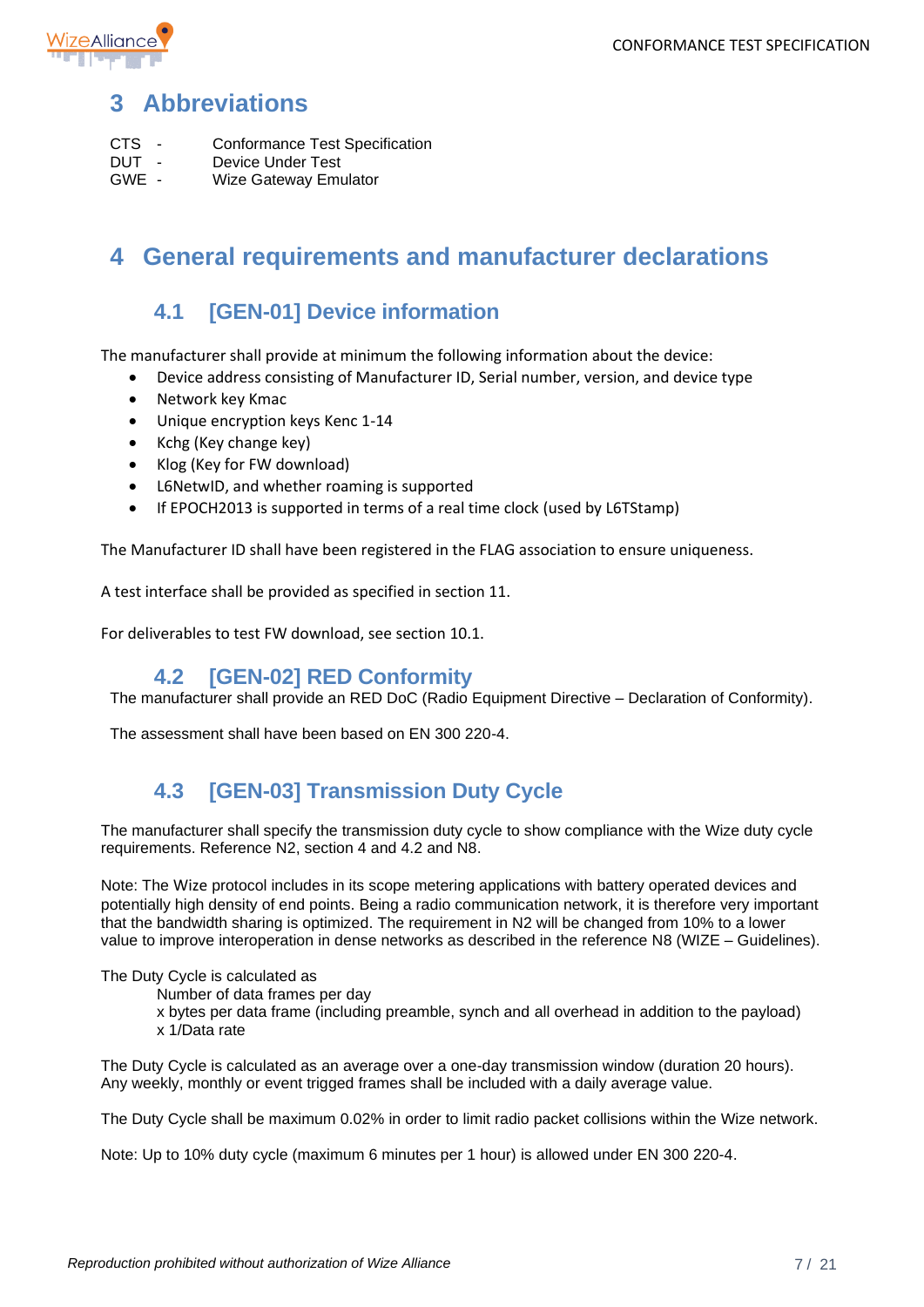

# **4.4 [GEN-04] Radiated power**

<span id="page-7-0"></span>The manufacturer shall specify the minimum EIRP, as measured according to ETSI EN 300 220-1:2017 section 5.2, as per EN 300 220-4:2017 section 4.3.1.

To comply with "deep indoor" use cases the EIRP shall be minimum 18 dBm.

For other use cases the EIRP may be lower.

## **4.5 [GEN-05] Minimum sensitivity**

<span id="page-7-1"></span>The manufacturer shall specify the minimum sensitivity at WM2400, as measured according to ETSI EN 300 220-1:2017 section 5.14, as per EN 300 220-4:2017 section 4.4.1.

To comply with "deep indoor" use cases the sensitivity shall be minimum -110 dBm (WM2400).

For other use cases the sensitivity may be lower.

#### **4.6 [GEN-06] Random transmission time**

<span id="page-7-2"></span>The manufacturer shall specify the normal transmission schedule during one day, and the means of randomization of the transmission time in order to minimize the risk of repetitive message collisions between devices.

The randomized transmission time may depend on pseudo random sequences and somewhat related to the serial number but shall have at least a small spread based on a true random value (noise).

This manufacturer statement may replace the MAC test MAC-01.

# <span id="page-7-3"></span>**5 Physical Layer (PHY) test specification**

## **5.1 [PHY-01] Uplink channel**

<span id="page-7-4"></span>Configure the DUT for uplink channels (RF\_UPLINK\_CHANNEL, 0x08) to 100, 110, 120, 130, 140, 150. Reference N2, section 4.2 and 4.3.1.

For each setting the following tests shall be done: Trig the DUT to transmit an INSTPING frame, Trig the DUT to transmit an DATA frame, Trig the GWE to transmit a COMMAND frame and receive the RESPONSE from the DUT.

The uplink channel used for INSTPING, DATA and RESPONSE frame shall be consistent with the configured uplink channel, as verified implicit with the GWE.

## **5.2 [PHY-02] Uplink modulation (data rate)**

<span id="page-7-5"></span>Configure the DUT for uplink modulations (RF\_UPLINK\_MOD, 0x0A) WM2400, WM4800, HSPEED (corresponding to EN 13757-4 data rates 2.4, 4.8 and 6.4 kbps). Reference N2, section 4.1, and 4.3.2, 4.3.3 and 4.3.4.

For each setting the following tests shall be done: Trig the DUT to transmit an INSTPING frame,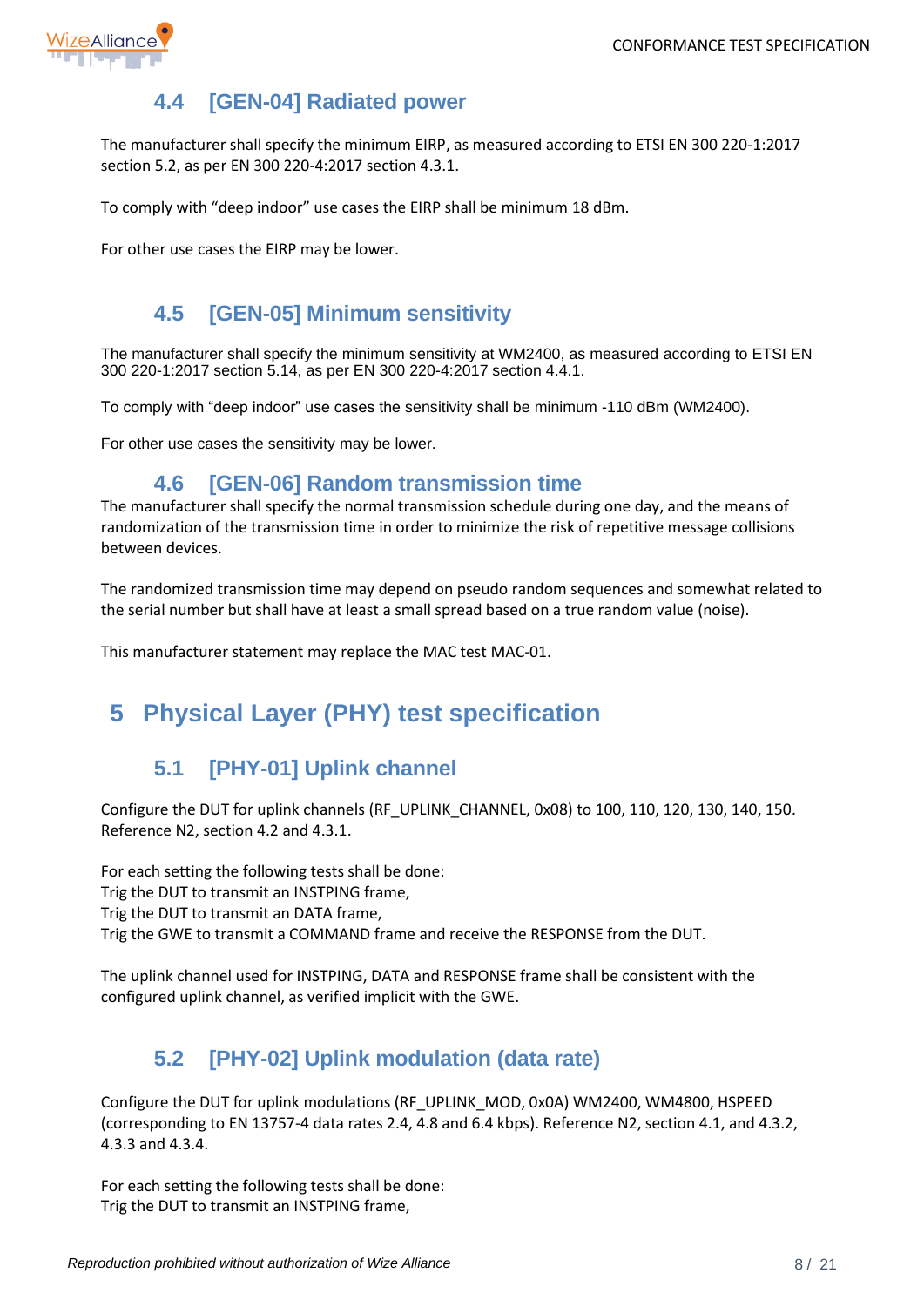

Trig the DUT to transmit an DATA frame,

Trig the GWE to transmit a COMMAND frame and receive the RESPONSE from the DUT.

The uplink channel used for INSTPING, DATA and RESPONSE frame shall be consistent with the configured uplink channel, as verified implicit with the GWE.

#### **5.3 [PHY-03] Downlink channel**

<span id="page-8-0"></span>Configure the DUT for downlink channels (RF\_DOWNLINK\_CHANNEL, 0x09) to 100, 110, 120, 130, 140, 150. Reference N2, section 4.1. and 4.3.1.

Set the GWE to respond with the selected downlink channel. Keep the uplink channel fixed during the tests.

For each setting the following tests shall be done:

Trig the DUT to transmit an INSTPING frame, and the GWE respond with an INSTPONG. Verify that the INSTPONG is received by the DUT by reading back the recorded Pongs.

Trig the DUT to transmit a DATA frame, and the GWE to transmit a COMMAND frame on the selected downlink channel. Verify that the RESPONSE from the DUT is transmitted, as verified implicit with the GWE.

The INSTPONG and COMMAND frame shall be received by the DUT when the configured downlink channel corresponds to the selected channel and verified as described above.

## **5.4 [PHY-04] Downlink modulation (data rate)**

<span id="page-8-1"></span>Configure the DUT for downlink modulation (RF\_DOWNLINK\_MOD, 0x0B) to WM2400, WM4800, HSPEED (corresponding to EN 13757-4 data rates 2.4, 4.8 and 6.4 kbps). Set the GWE to respond with the selected downlink modulation. Keep the uplink modulation fixed during the tests. Reference N2, section 4.1.

For each setting the following tests shall be done:

Trig the DUT to transmit an INSTPING frame, and the GWE respond with an INSTPONG. Verify that the INSTPONG is received by reading back the recorded Pongs.

Trig the DUT to transmit a DATA frame, and the GWE to transmit a COMMAND frame using the selected downlink modulation. Verify that the RESPONSE from the DUT is transmitted, as verified implicit with the GWE.

The INSTPONG and COMMAND frame shall be received by the DUT when the configured downlink modulation corresponds to the selected modulation and verified as described above.

#### **5.5 [PHY-05] Frequency accuracy**

<span id="page-8-2"></span>This test is to verify the RF center frequency accuracy. Reference N2, section 4.3.1.

The nominal frequency is shown in the table below: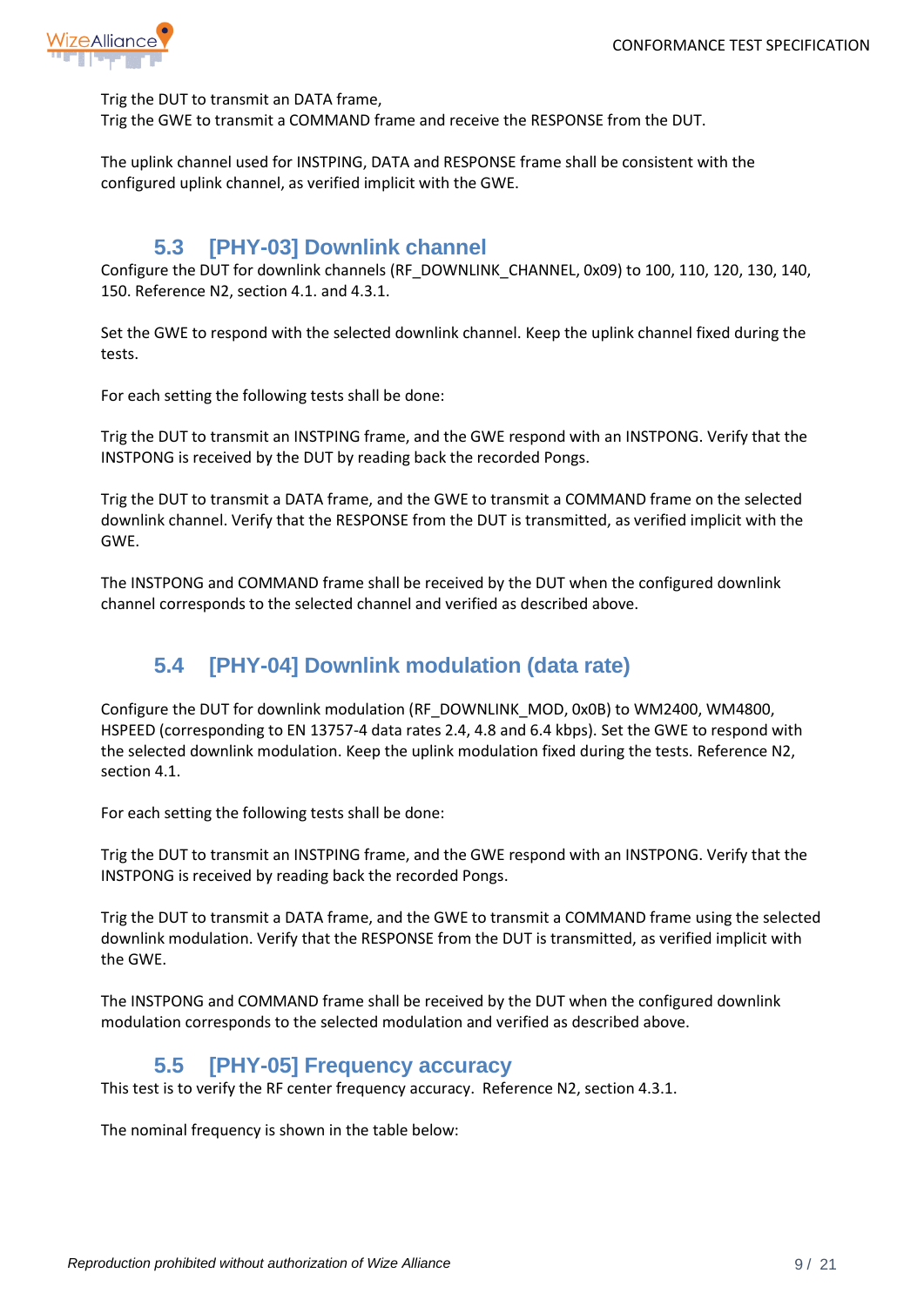

| <b>Frequency channel number</b> | <b>Central frequency</b> |
|---------------------------------|--------------------------|
| 100                             | 169.406250 MHz           |
| 110                             | 169.418750 MHz           |
| 120                             | 169.431250 MHz           |
| 130                             | 169.443750 MHz           |
| 140                             | 169.456250 MHz           |
| 150                             | 169.468750 MHz           |

Use a Spectrum Analyzer (with < 1 ppm reference) to measure the center frequency. If the DUT provide a test mode for unmodulated carrier (CW), this may be used. The duration of the transmission must be short to avoid self-heating of the transmitter which may cause excessive frequency drift.

The RF center frequency shall be within +/- 1.5 kHz of the nominal frequency of the radio channel.

Note: The +/- 1.5 kHz requirement apply to WM4800. At WM2400 the requirement is +/- 2.0 kHz. But in general the same frequency reference (TCXO) is used for all modulations and should meet the strictest tolerance.

#### **5.6 [PHY-06] Frequency adjustment**

<span id="page-9-0"></span>This test is to verify the possibility to adjust the central frequency of the Device by reading and writing the TX\_FREQ\_OFFSET parameter (0x??). Reference N1, section 5.5.

Set TX FREQ OFFSET to + 1kHz as per manufacturers instruction. The following transmissions shall use the increased RF frequency as measured with a Spectrum Analyzer before and after the change.

#### **5.7 [PHY-07] Output power management**

<span id="page-9-1"></span>This test is to verify the possibility to adjust the output power of the Device by reading and writing the TX\_POWER parameter (0x10). If the DUT support the reduction of output power, there shall be an automatic mechanism to revert to full output power if the DUT did not receive any COMMAND messages within TX\_DELAY\_FULLPOWEER (configurable, days). Reference N1, section 5.5.

Set TX\_DELAY\_FULLPOWER to the minimum. Set the TX\_POWER to the minimum (0x02). Verify that the following transmissions use reduced output power. The output power shall revert to maximum power after the configured timeout as measured with a Spectrum Analyzer or inspecting the RSSI of the receive frame at the GWE.

# <span id="page-9-2"></span>**6 Medium Access sublayer (MAC) test specification**

#### **6.1 [MAC-01] Random transmission time**

<span id="page-9-3"></span>This test shall verify the true randomness of the transmission time of DATA frames. Reference N1, section 5.2.

Configure two DUTs to transmit DATA frames over a period of one week, and note the transmission times.

The transmission time shall show true randomness, and the independence of the two DUTs.

This test can be omitted provided a sufficient statement is given in GEN-06.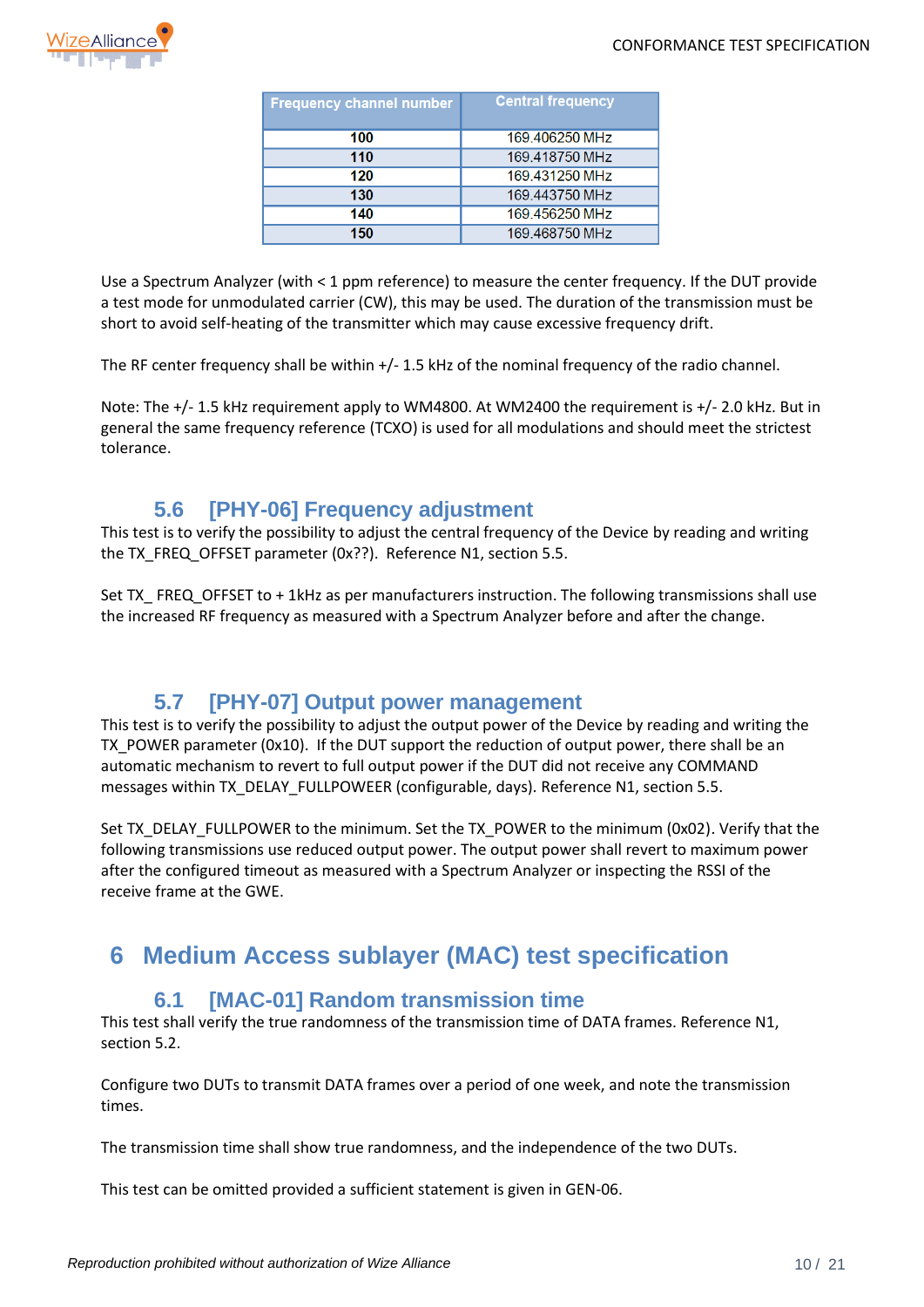

#### **6.2 [MAC-02] Exchange response window**

<span id="page-10-0"></span>This test shall verify the response window (listening window of the Device) used for two-way communication. Reference N1, section 5.3.

The response window (listening window) may be set by parameters EXCH\_RX\_DELAY and EXCH\_RX\_LENGHT, but shall as a minimum support the Extended Response Delay as specified in the EN 13757-4, which is 5.000 second.

Trig the DUT to transmit a DATA frame,

Prepare the GWE to transmit a COMMAND frame (after a DATA frame is received) and receive the RESPONSE from the DUT.

Note; the GWE COMMAND frame (first preamble bit) must be transmitted exactly 5.0 seconds after the end of the DATA frame (last CRC bit).

#### **6.3 [MAC-03] Installation response window**

<span id="page-10-1"></span>This test shall verify the timing of the installation sequence (the INSTPONG listening window of the Device). Reference N1, section 5.4.

The INSTPONG listening window may be set by parameters PING\_RX\_DELAY and PING\_RX\_LENGHT, but shall as a minimum support a delay of 10 seconds, and a length of 3 seconds.

Trig the DUT to transmit a INSTPING frame,

Prepare the GWE to transmit an INSTPONG frame (after an INSTPING frame is received) and verify the frame is received by the DUT by reading back the recorded Pongs.

Note; the GWE INSTPONG frame (first preamble bit) must be transmitted exactly 10 – 13 seconds after the end of the INSTPING frame (last CRC bit).

#### **6.4 [MAC-04] Clock synchronization**

<span id="page-10-2"></span>This test is to verify the clock synchronization of the Device to a Head End system by using the COMMAND to read and write CLOCK\_CURRENT\_EPOCH (@0x20), CLOCK\_OFFSET\_CORRECTION (@0x21) and CLOCK\_DRIFT\_CORRECTION (@0x22). Reference N1, section 5.7.1.

Read the CLOCK\_CURRENT\_EPOCH Write the CLOCK\_CURRENT\_EPOCH to a the above read value + 100 (new absolute value) Read the CLOCK\_CURRENT\_EPOCH

The last clock reading shall return a value approximately 100 seconds higher.

Read the CLOCK\_CURRENT\_EPOCH Write the CLOCK\_OFFSET\_CORRECTION by +100 (offset to be added) Read the CLOCK\_CURRENT\_EPOCH The last clock reading shall return a value approximately 100 seconds higher.

Read the CLOCK\_CURRENT\_EPOCH Write the CLOCK\_DRIFT\_CORRECTION = (+100, 1) (adding 100 secs every day) After > 24 hours read the CLOCK\_CURRENT\_EPOCH The last clock reading shall return a value approximately 100 seconds higher that the expected time one day later.

# <span id="page-10-3"></span>**7 Data Link Layer (DLL) test specification**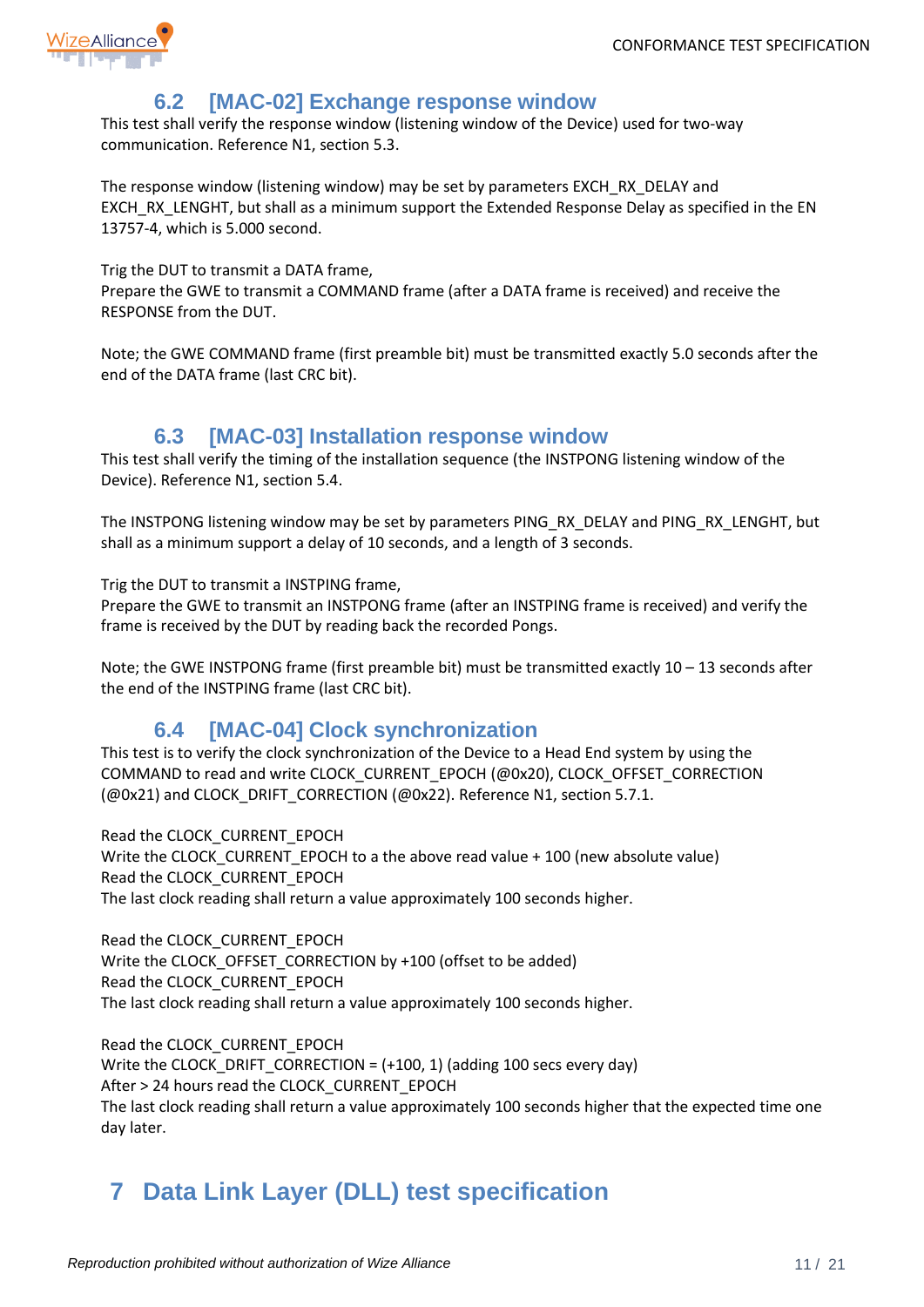

# **7.1 [DLL-01] Length field**

<span id="page-11-0"></span>This test is to verify the correctness of the Length field. Reference N1, section 4.1.

Trig the DUT to transmit an INSTPING frame, Trig the DUT to transmit a DATA frame,

Trig the GWE to transmit a COMMAND frame and receive the RESPONSE from the DUT.

The Length field of the INSTPING, DATA and RESPONSE frame shall be consistent with the message (bytes counted from C-field to and including the CRC), as verified implicit with the GWE.

#### **7.2 [DLL-02] Length field error**

<span id="page-11-1"></span>This test is to verify the non-acceptance of in-correctness Length field. Reference N1, section 4.1.

Set the GWE to respond with an error in the Length field (e.g. actual length minus one).

Trig the DUT to transmit an INSTPING frame, and the GWE respond with error in Length field. Verify that the INSTPONG is discarded by the DUT by reading parameters 0x35 to 0x3D (number of INSTPONGs received, followed by 8 INSTPONG values. The INSTPONG with wrong Length field shall not been received.

## **7.3 [DLL-03] C-field**

<span id="page-11-2"></span>This test is to verify the correctness of the C-field for different message types. Reference N1, section 4.1.

Trig the DUT to transmit an INSTPING frame,

Trig the DUT to transmit a DATA frame,

Trig the GWE to transmit a COMMAND frame and receive the RESPONSE from the DUT.

The C-field of the INSTPING (0x46), DATA (0x44 or 0x54) and RESPONSE (0x08) frame shall be consistent with the message.

#### **7.4 [DLL-04] CRC field**

<span id="page-11-3"></span>This test shall verify the correct generation of the CRC field. Reference N1, section 4.1.

Trig the DUT to transmit an INSTPING frame,

Trig the DUT to transmit a DATA frame,

Prepare the GWE to transmit a COMMAND frame (after a DATA frame is received) and receive the RESPONSE from the DUT.

The CRC field of the INSTPING, DATA and RESPONSE frame shall be consistent with the message (as per EN 13757-4), as verified implicit with the GWE.

## **7.5 [DLL-05] CRC field error**

<span id="page-11-4"></span>This test is to verify the non-acceptance of in-correct CRC field. Reference N1, section 4.1.

Set the GWE to respond with an error in the CRC field (for example, actual value plus one).

Trig the DUT to transmit an INSTPING frame, and the GWE respond with error in CRC field. Verify that the INSTPONG is discarded by the DUT by reading parameters 0x35 to 0x3D (number of INSTPONGs received, followed by 8 INSTPONG values. The INSTPONG with wrong CRC field shall not been received.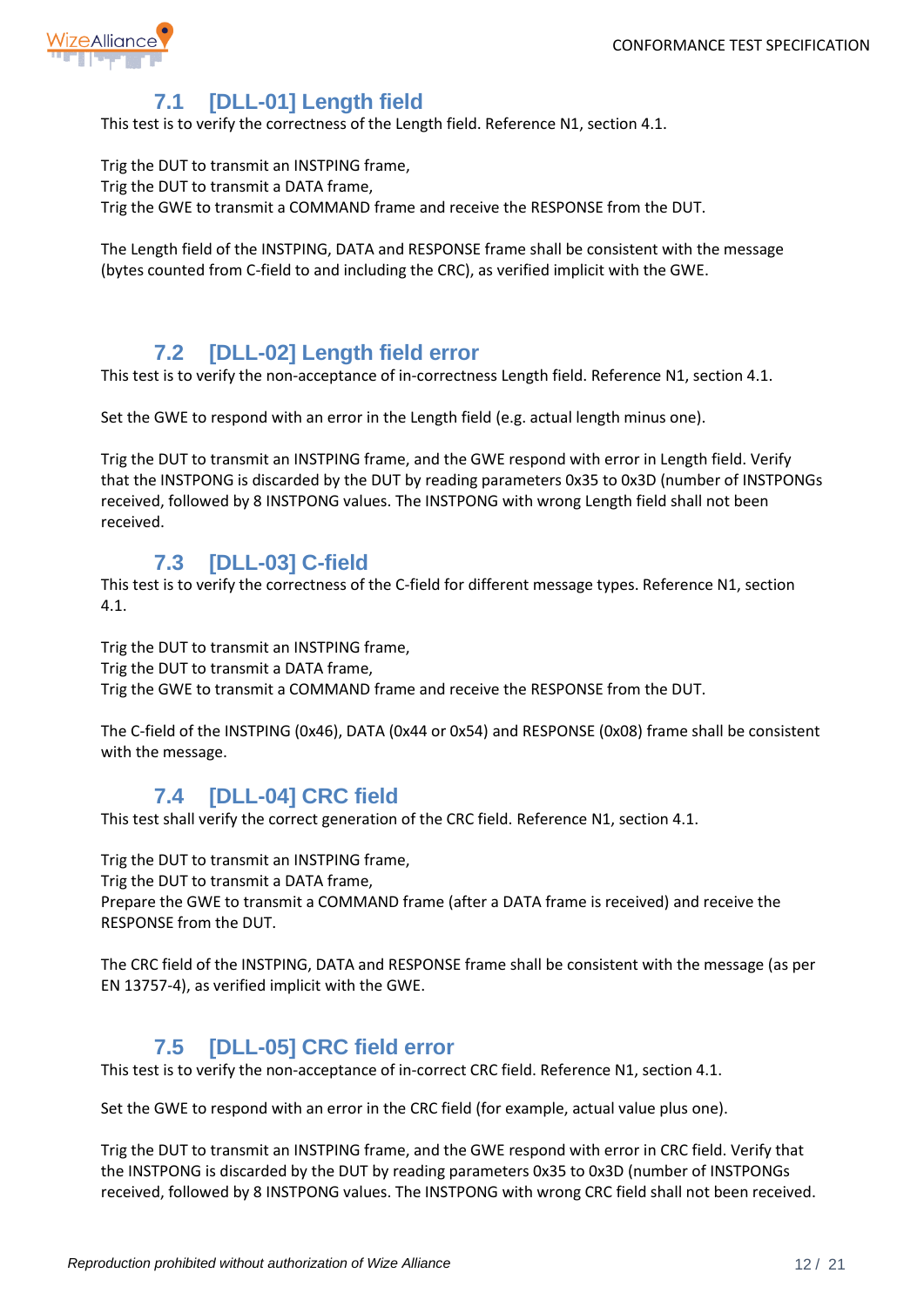

# <span id="page-12-0"></span>**8 Transport Layer (TPL) test specification 8.1 [TPL-01] CI-field - Control Information**

<span id="page-12-1"></span>This test will verify the CI-field is 0x20 to indicate this is a Wize message. Reference N1, section 4.1.

Trig the DUT to transmit an INSTPING frame, Trig the DUT to transmit a DATA frame, Trig the GWE to transmit a COMMAND frame and receive the RESPONSE from the DUT.

The CI-field of the INSTPING, DATA, and RESPONSE frame shall be 0x20 in all cases.

#### **8.2 [TPL-02] L6Ctrl – L6 control**

<span id="page-12-2"></span>The L6Ctrl is the concatenation of L6Vers (3 bits protocol version), Reserv (1 reserved bit) and L6KeySel (4 bits key selection). Reference N1, section 6.1.

Trig the DUT to transmit an INSTPING frame,

Trig the DUT to transmit a DATA frame,

Trig the GWE to transmit a COMMAND\_READPARAMETER frame and receive the RESPONSE from the DUT using Key number 1.

Trig the GWE to transmit a COMMAND\_WRITEKEY frame and receive the RESPONSE from the DUT using Key number 15.

Optional test: Trig the GWE to transmit a COMMAND\_ANNDOWNLOAD frame and receive the RESPONSE from the DUT using Key number 15.

The L6Ctrl.L6Vers shall be 001 for all versions 1.x (including 1.0, 1,1 and 1.2). The L6Ctrl.reserved bit shall be 0. The L6Ctrl.L6KeySel shall be 0 for un-encrypted messages

The L6SCtrl of the frames shall therefore be; 0x20 for INSTPING 0x21 for DATA 0x21 for RESPONSE\_READPARAMETER 0x2F for RESPONSE\_WRITEKEY 0x2F for RESPONSE\_ANNDOWNLOAD

#### **8.3 [TPL-03] L6NetwID - Network identifier**

<span id="page-12-3"></span>The L6NetwID is the network identifier, using the L6NETWID (@0x2A) in the uplink, and accepting only the same value in the downlink. Reference N1, section 6.1. See also Reference N8 for a list of L6NetwIDs.

Trig the DUT to transmit an INSTPING frame,

Trig the DUT to transmit a DATA frame,

Trig the GWE to transmit a COMMAND\_READPARAMETER frame (using the same L6NETWID) and receive the RESPONSE from the DUT.

The L6NetwID of the frames shall be the same as L6NETWID (@0x2A).

#### **8.4 [TPL-04] L6Cpt – Counter**

<span id="page-12-4"></span>The L6Cpt is the message counter, incremented for every new message. Response messages shall use the same counter value as the request. Reference N1, section 6.1.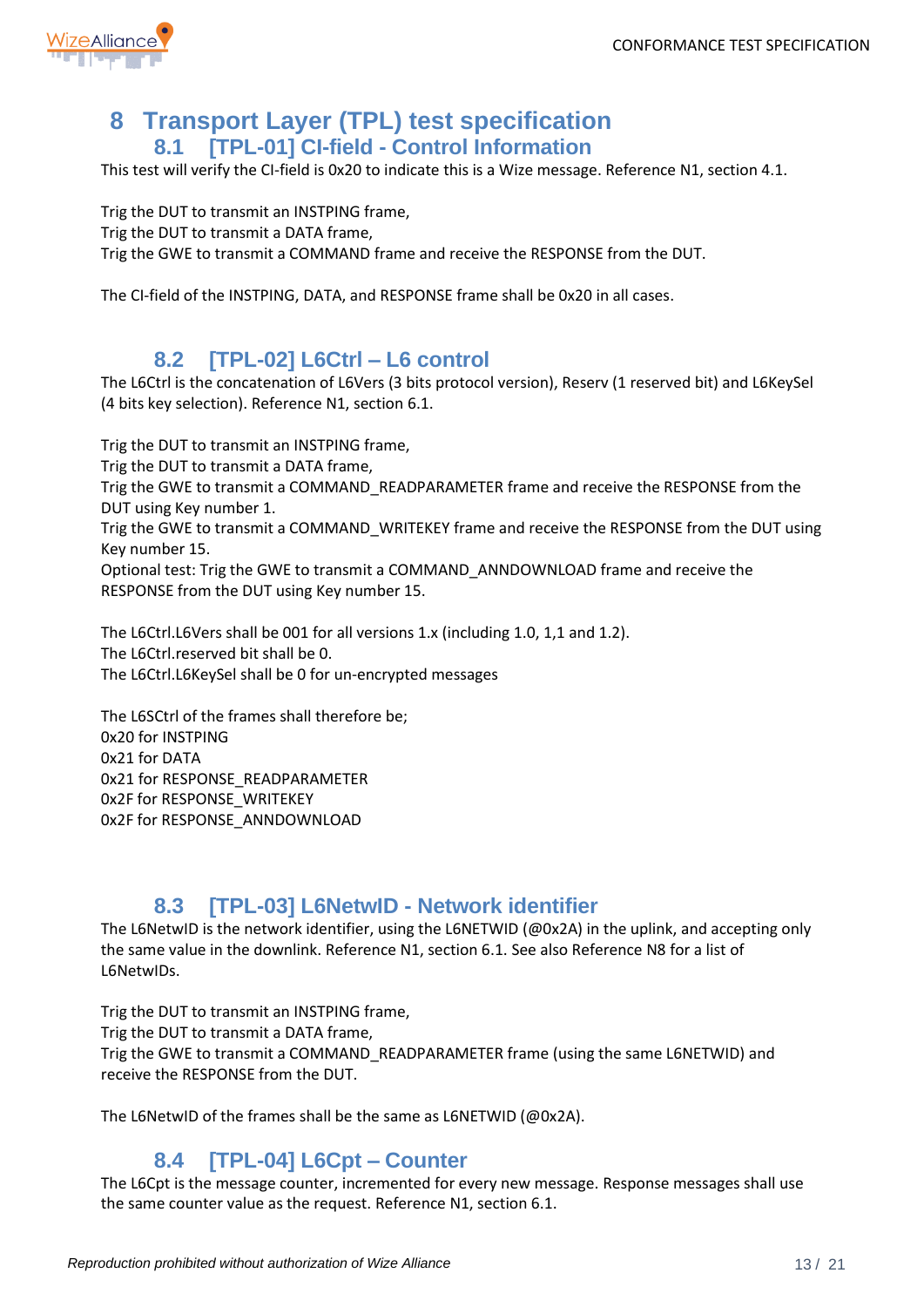

Trig the DUT to transmit an INSTPING frame, Trig the DUT to transmit a DATA frame, Trig the GWE to transmit a COMMAND\_READPARAMETER frame (using the same L6NETWID) and receive the RESPONSE from the DUT.

Repeat the frame transmissions above.

The L6Cpt of the INSTPING frame shall increment from the first to the second transmission. The L6Cpt of the DATA frame shall increment from the first to the second transmission. The L6Cpt of the RESPONSE frame shall be the same as of the COMMAND frame in the first and in the second transmission (and also incrementing).

#### **8.5 [TPL-05] L6App - Application identifier**

<span id="page-13-0"></span>The L6App is the application identifier, using the L6APP (@04) in the uplink, and accepting only the same value in the downlink. Reference N1, section 6.1, and N3 and N4.

NOTE: APP-INSTALL (0xFC) and APP-ADMIN (0xFD) is not required used, and the specific application layer L6App value may be used because the C-field will identify the application in this case.

Trig the DUT to transmit an INSTPING frame,

Trig the DUT to transmit a DATA frame,

Trig the GWE to transmit a COMMAND\_READPARAMETER frame (using the same L6APP) and receive the RESPONSE from the DUT.

The L6App of the frames shall be the same as L6APP (@04).

#### **8.6 [TPL-06] L7 Ciph - Encryption**

<span id="page-13-1"></span>The application frame shall be encrypted by AES-128-CTR using a 16 byte Key. Reference N1, section 6.1 Figure 24, and section 7 Appendix A.

Trig the DUT to transmit an INSTPING frame, L6KeySel = 0 (un-encrypted) Trig the DUT to transmit a DATA frame, L6KeySel = 1 Trig the GWE to transmit a COMMAND\_READPARAMETER frame (using L6KeySel =1) and receive the RESPONSE from the DUT.

The L7Ciph frame -shall not be encrypted for the INSPING frame -shall be encrypted for the DATA and RESPONSE frame -shall be successfully decrypted by the GWE for all frames

# **8.7 [TPL-07] L6HashKenc (MAC1)**

<span id="page-13-2"></span>The L6 control information and application data frame shall be authenticated by AES-128-CMAC using a 16 byte Key to generate a 4 byte Message Authentication Code (MAC1), called L6HashKenc. Reference N1, section 6.1 Figure 24, and section 8 Appendix B.

Trig the DUT to transmit an INSTPING frame, L6KeySel = 0 (un-encrypted), Kmac used to generate MAC1 Trig the DUT to transmit a DATA frame, L6KeySel = 1 Trig the GWE to transmit a COMMAND\_READPARAMETER frame (using L6KeySel =1) and receive the RESPONSE from the DUT.

The L6HashKenc

- shall be successfully authenticated by the GWE for INSTPING frame (using Kmac, not Kenc) -shall be successfully authenticated by the GWE for the DATA and RESPONSE frame (using Kenc selected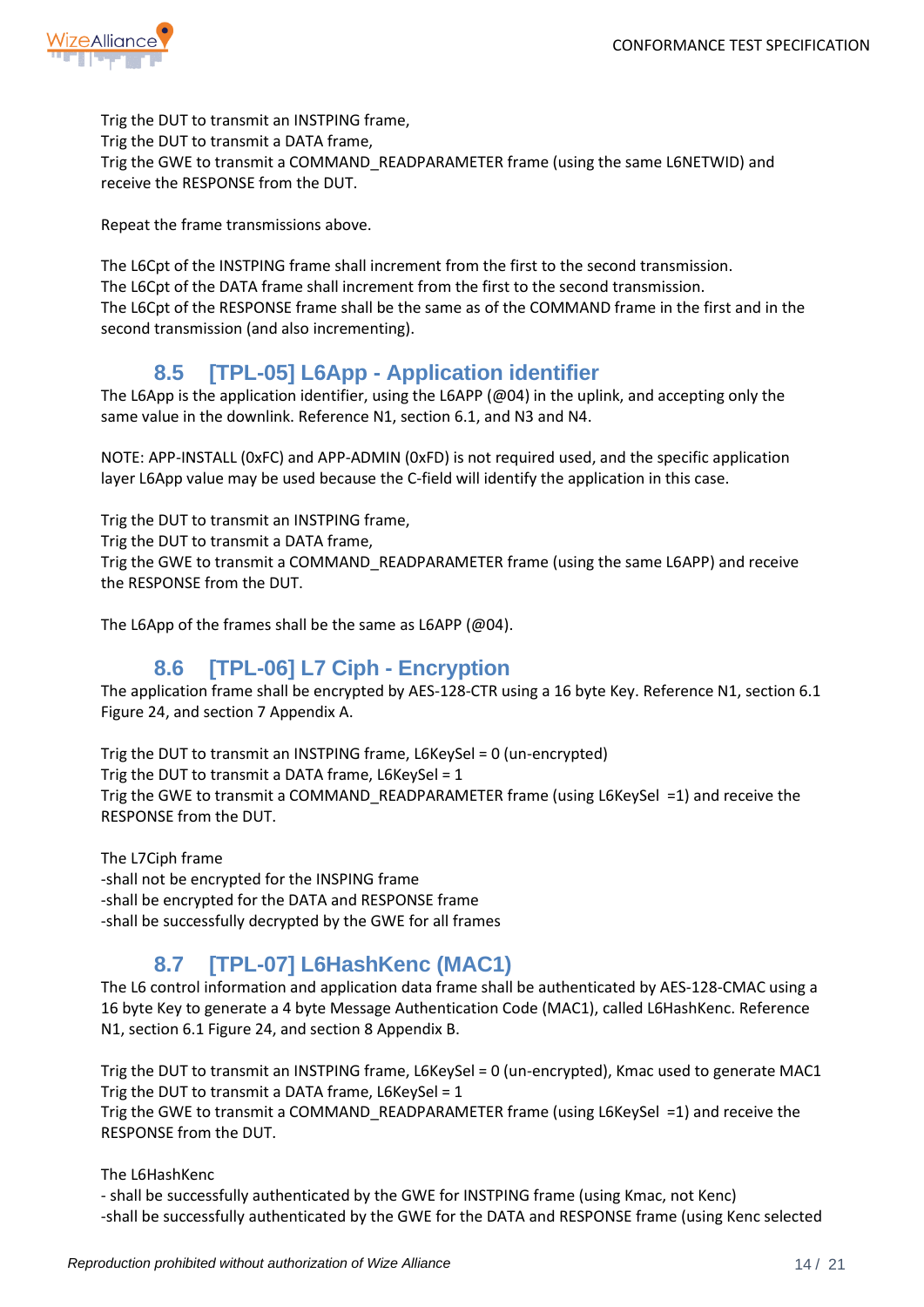

by  $L6KeySel = 1$ ).

#### **8.8 [TPL-08] L6TStamp – Time Stamp**

<span id="page-14-0"></span>The L6 frame contains a timestamp, L6TStamp, which is made up of the two LSB of the EPOCH2013. Reference N1, section 6.1 Figure 24, and Table 12.

Trig the DUT to transmit an INSTPING frame, L6KeySel = 0 (un-encrypted) Trig the DUT to transmit a DATA frame, L6KeySel = 1 Trig the GWE to transmit a COMMAND\_READPARAMETER frame (using L6KeySel =1) and receive the RESPONSE from the DUT.

After a few seconds (e.g. 5 seconds) repeat the frame transmissions.

The L6TStamp shall increment for each frame transmission, corresponding to the time (in seconds) between the transmissions.

NOTE: If the device does not contain an RTC, the L6TStamp shall be 0x0000 for all frames.

#### **8.9 [TPL-09] L6HashKmac (MAC2)**

<span id="page-14-1"></span>The L6 control information, application data frame and Tijme stamp shall be authenticated by AES-128- CMAC using a 16 byte Key (Kmac) to generate a 2 byte Message Authentication Code (MAC2), called L6HashKmac. Reference N1, section 6.1 Figure 24, and section 8 Appendix B.

Trig the DUT to transmit an INSTPING frame, L6KeySel = 0 (un-encrypted)

Trig the DUT to transmit a DATA frame, L6KeySel = 1

Trig the GWE to transmit a COMMAND\_READPARAMETER frame (using L6KeySel =1) and receive the RESPONSE from the DUT.

The L6HashKmac shall be successfully authenticated by the GWE for all frames (using Kmac).

#### **8.10 [TPL-10] Downlink L6HashKmac (MAC2) error**

<span id="page-14-2"></span>Referring to test TPL-09, an invalid MAC shall not be accepted by the device.

Trig the GWE to transmit a COMMAND\_READPARAMETER frame (using L6KeySel =1) with an error in the L6HashKmac (e.g. L6HashKmac + 1) and attempt to receive the RESPONSE from the DUT.

The L6HashKmac shall be rejected by the DUT (using Kmac), and no RESPONSE frame shall be generated.

#### **8.11 [TPL-11] Downlink L6hashKenc (MAC1) error**

<span id="page-14-3"></span>Referring to test TPL-07, an invalid MAC shall not be accepted by the device.

Trig the GWE to transmit a COMMAND\_READPARAMETER frame (using L6KeySel =1) with an error in the L6HashKenc (e.g. L6HashKenc + 1) and attempt to receive the RESPONSE from the DUT.

The L6HashKenc shall be rejected by the DUT (using Kenc), and no RESPONSE frame shall be generated.

#### **8.12 [TPL-12] Downlink L6NetwID error**

<span id="page-14-4"></span>The L6NetwID is the network identifier, using the L6NETWID (@2A) in the uplink, and accepting only the same value in the downlink. Reference N1, section 6.1.

Trig the DUT to transmit an INSTPING frame, Trig the DUT to transmit a DATA frame,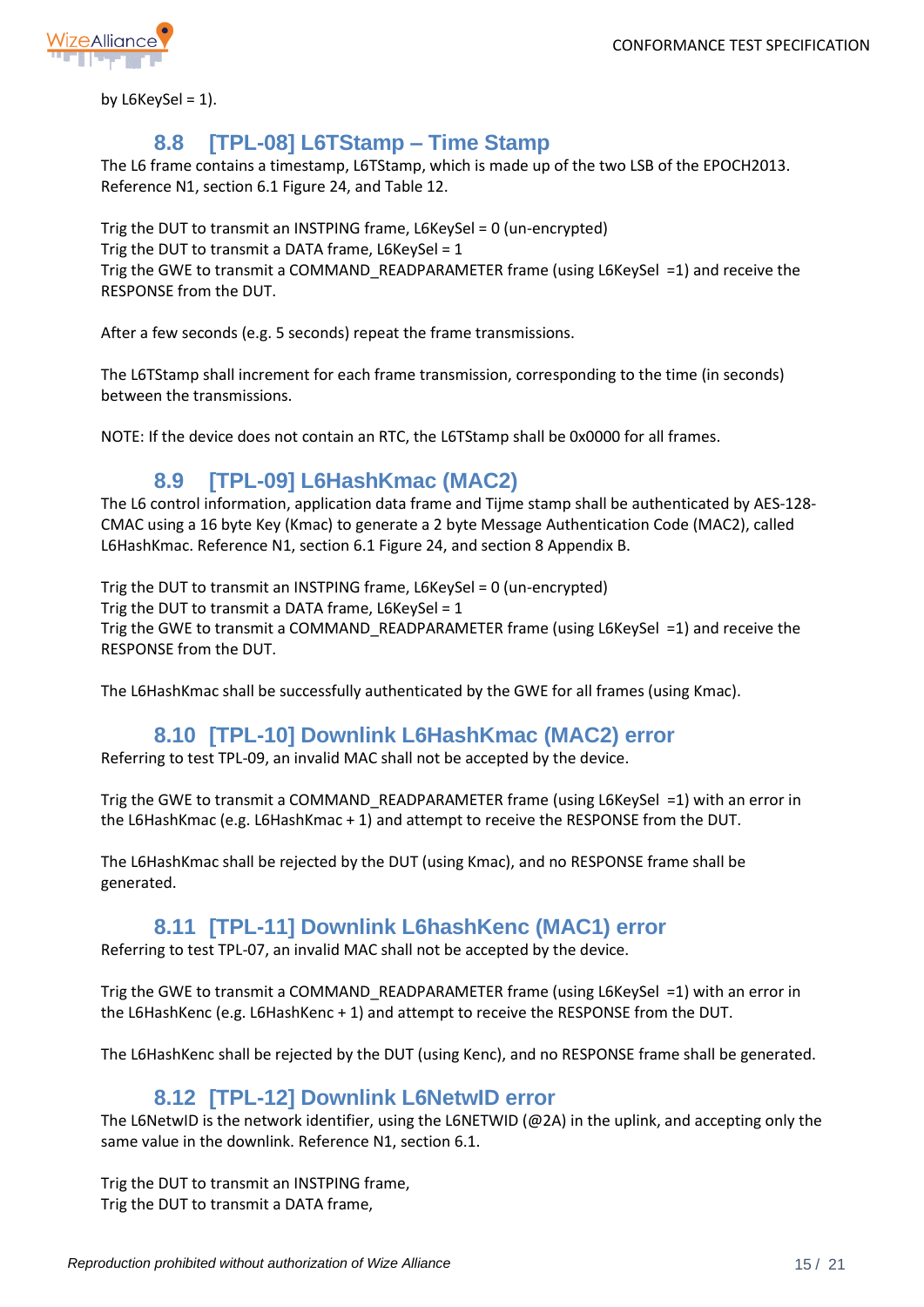

Trig the GWE to transmit a COMMAND\_READPARAMETER frame (using a different L6NETWID, e.g. L6NETWID+1) and attempt to receive the RESPONSE from the DUT.

The COMMAND frame shall not be accepted when L6NetwID is different from L6NETWID (@2A), and no RESPONSE frame shall be generated.

#### **8.13 [TPL-11] Downlink L6Ctrl L6KeySel error**

<span id="page-15-0"></span>Referring to test TPL-02, an invalid L6KeySel shall not be accepted by the device. Reference N1, section 6.1.

Trig the GWE to transmit a COMMAND\_READPARAMETER frame using L6KeySel = 2 and attempt to receive the RESPONSE from the DUT. The DUT should be using and expecting L6KeySel = 1.

Trig the GWE to transmit a COMMAND\_WRITEKEY frame using L6KeySel = 2 and attempt to receive the RESPONSE from the DUT. The DUT should be expecting L6KeySel = 15 (Kchg).

Optional test: Trig the GWE to transmit a COMMAND\_ANNDOWNLOAD frame using L6KeySel = 2 and attempt to receive the RESPONSE from the DUT. The DUT should be expecting L6KeySel = 15 (Kchg).

The COMMAND frames shall not be accepted when an illegal key is used, and no RESPONSE frame shall be generated.

#### **8.14 [TPL-12] Downlink CI-field error**

<span id="page-15-1"></span>Referring to test TPL-01, an invalid CI-field (e.g. a non-Wize frame) shall not be accepted by the device. Reference N1, section 4.1.

Trig the GWE to transmit a COMMAND\_READPARAMETER frame using L6KeySel = 1 and attempt to receive the RESPONSE from the DUT. The DUT should be using and expecting L6KeySel = 1.

Trig the GWE to transmit a COMMAND\_WRITEKEY frame using L6KeySel = 15 and attempt to receive the RESPONSE from the DUT. The DUT should be expecting L6KeySel = 15 (Kchg).

Optional test: Trig the GWE to transmit a COMMAND\_ANNDOWNLOAD frame using L6KeySel = 15 and attempt to receive the RESPONSE from the DUT. The DUT should be expecting L6KeySel = 15 (Kchg).

The COMMAND frames shall not be accepted when a different CI-field (not 0x20) is used, and no RESPONSE frame shall be generated.

#### **8.15 [TPL-13] Roaming (optional)**

<span id="page-15-2"></span>In order to support roaming between different networks, the gateway would be able to handle End Devices with different L6NetwIDs. Currently there is no requirements to the DUT to enable roaming (Reference N1). Roaming is planned to be added to LAN specification v2.0 (Reference N1, updated to v2.0).

#### <span id="page-15-3"></span>**9 Common Application Layer (APL) test specification 9.1 [APL-01] Reception of INSTPONG messages**

<span id="page-15-4"></span>This test is to verify that the DUT can receive multiple INSTPONG messages and store the associated data. Reference N1, section 5.4.

After a INSTPING/INSTPONG sequence where the GWE transmit several INSTPONGS with unique IDs, the recorded INSTPONGS shall be readable using the COMMAND\_READPARAMETERS, reading parameters 0x35 to 0x3D (number of INSTPONGs received, followed by 8 INSTPONG values). The values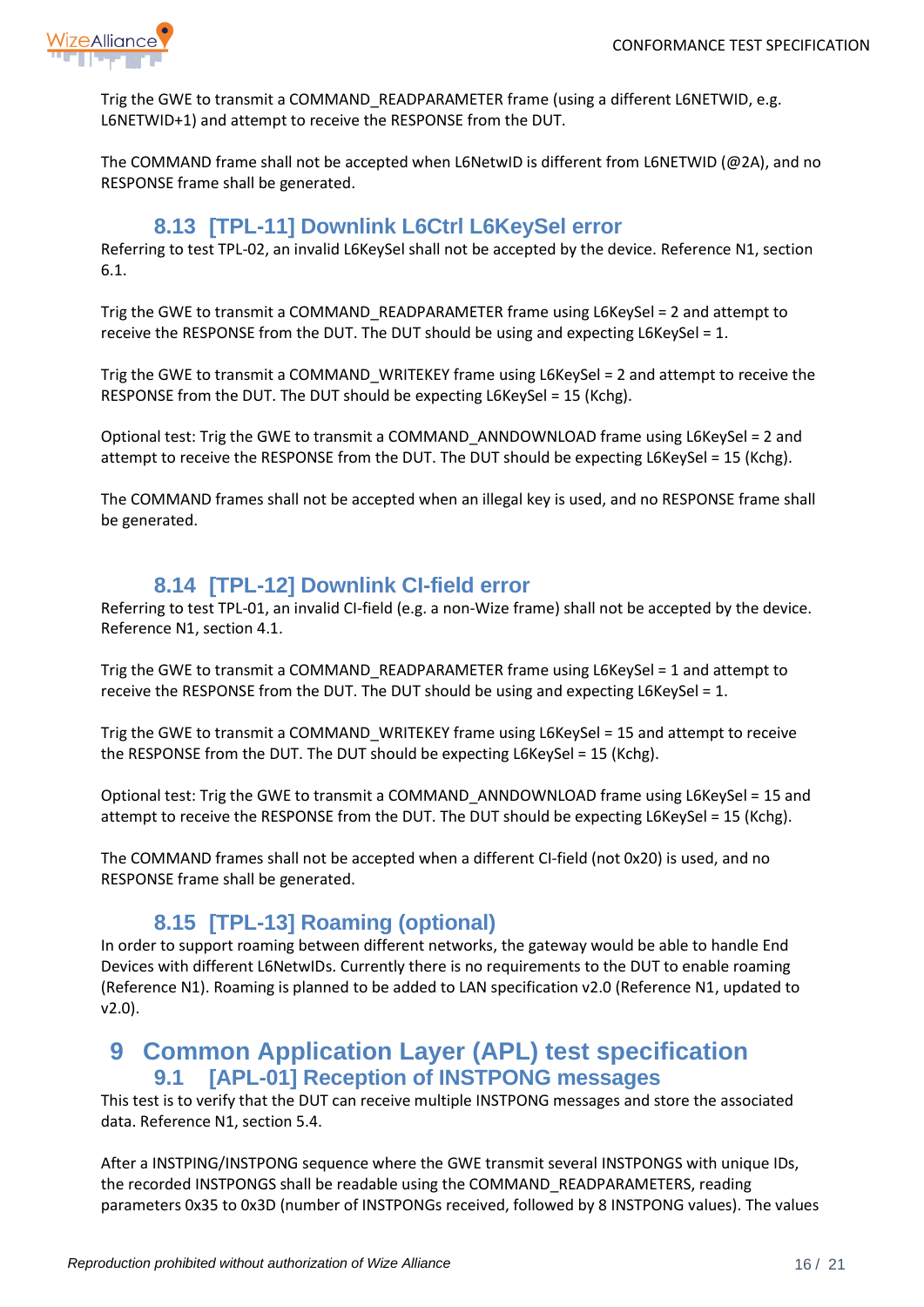

of the parameters shall correspond to the actual INSTPONG test messages.

#### **9.2 [APL-02] READPARAMETERS - Read parameters**

<span id="page-16-0"></span>Reference N3, section 4.4.1.1 (COMMAND) / 4.4.2.3 (RESPONSE).

Trig the GWE to transmit a COMMAND\_READPARAMETER frame and receive the RESPONSE from the DUT. Request parameter RF\_UPLINK\_CHANNEL (@08) and RF\_DOWNLONK\_CHANNEL (@09),

The RESPONSE frame shall

-have L7ErrorCode = 0x00 (no error).

-contain ID and value of RF\_UPLINK\_CHANNEL and RF\_DOWNLONK\_CHANNEL corresponding to the actual uplink/downlink channel.

#### **9.3 [APL-03] WRITEPARAMETERS - Write parameters**

<span id="page-16-1"></span>Reference N3, section 4.4.1.2 (COMMAND) / 4.4.2.4 (RESPONSE).

Trig the GWE to transmit a COMMAND\_WRITEPARAMETER frame and receive the RESPONSE from the DUT. Request to set parameter RF\_UPLINK\_CHANNEL (@08) and RF\_DOWNLONK\_CHANNEL (@09) to new values (e.g. one channel higher).

The RESPONSE frame shall

-have L7ErrorCode = 0x00 (no error).

Repeat the test APL-02 with the GWE using the new radio channel for uplink /downlink. The test shall be successful reporting the new channels.

#### **9.4 [APL-04] WRITEKEY - Write Key**

<span id="page-16-2"></span>The protocol allows for changing the key for any local communication interface (Kmob) and the network key Kmac. Reference N3, section 4.4.1.3 (COMMAND) / 4.4.2.5 (RESPONSE). The test of writing of Kmob is not required since any local interface is manufacturer specific.

Trig the GWE to transmit a COMMAND\_WRITEKEY frame and receive the RESPONSE from the DUT. Request to set parameter Kmac (L7KeyID = 0x02) to a new value (new random key). L7KIndex = 0x00.

The RESPONSE frame shall have L7ErrorCode = 0x00 (no error).

Repeat the test APL-02 with the GWE using the new Kmac. The test shall be successful reporting the new channels.

#### **9.5 [APL-05] EXECINSTPING - Execute installation Ping**

<span id="page-16-3"></span>The EXECINSTPING command shall trig the DUT to start an Ping/Pong sequence. After the sequence, the RESPONSE\_EXECINSTPING message shall be transmitted containing the INSTPONG information. Reference N3, section 4.3.1 / 4.4.1.5 (COMMAND) / 4.4.2.7 (RESPONSE).

Trig the GWE to transmit a COMMAND\_EXECINSTPING frame.

The DUT shall start the Ping/pong sequence by transmitting the INSTPONG. The GWE should then send an INSTPONG, before receiving the RESPONSE\_EXECINSTPING from the DUT.

The RESPONSE\_EXECINSTPING frame -shall have L7ErrorCode = 0x00 (no error) -shall contain L7Pong1 corresponding to the INSTPONG transmitted by the GWE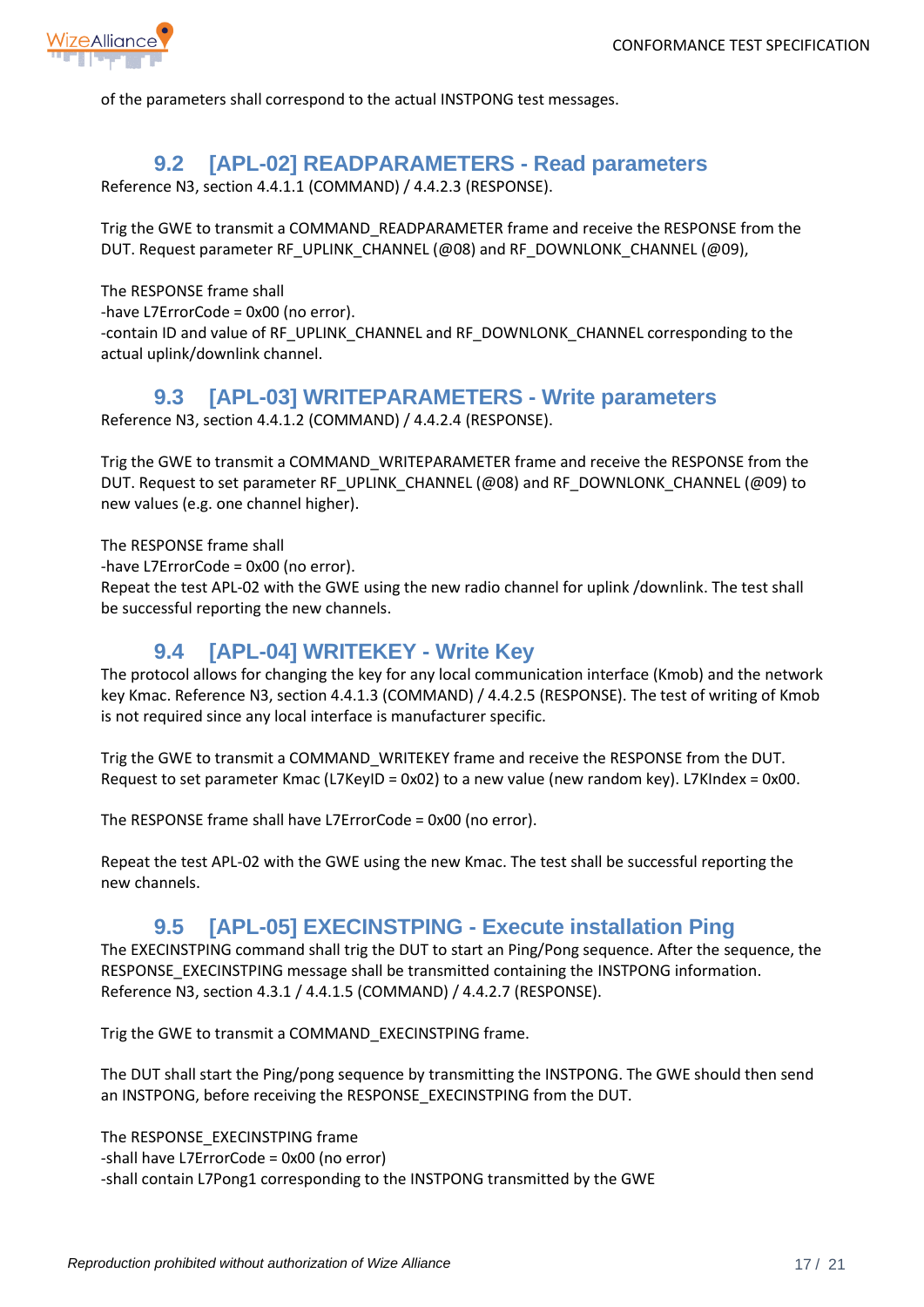

#### **9.6 [APL-06] CMDERROR – Unsupported command error response**

<span id="page-17-0"></span>In case of an error in the command/response sequence, the DUT shall report an error. Reference N3, section 4.4.2.1 (RESPONSE\_CMDERROR).

Trig the GWE to transmit a COMMAND frame using L7CommandID = 0xEE (not supported) and receive the RESPONSE from the DUT.

The RESPONSE frame shall -have L7ResponseID = 0xEE (same as requested). -have L7ErrorCode = 0xFF (unsupported command)

#### **9.7 [APL-07] CMDERROR – Supported command error response**

<span id="page-17-1"></span>In case of an error in the command/response sequence, the DUT shall report an error. Reference N3, section 4.4.2.2.

Trig the GWE to transmit a COMMAND\_WRITEPARAMETER frame and receive the RESPONSE from the DUT. Request to set parameter VERS\_HW\_TRX (@01) and VERS\_FW\_TRX (@02) to any values (e.g. 0x0000).

The RESPONSE frame shall -have L7ErrorCode = 0x02 (attempt to write a "read only" parameter) -have L7ErrorParam = 0x01 (first parameter that failed)

# <span id="page-17-2"></span>**10 Download Application layer (DWL) test specification**

#### **10.1 General**

<span id="page-17-3"></span>The Firmware Download use a different Data Link Layer frame format (LLC-DOWNLOAD) for downlink broadcast. In this case the first byte (Length field) is set to 0xFF which indicate this is a Download frame. The L6 and L7 (transport and application layer) of this frame is manufacturer specific, as well as the Forward Error Correction, if any. Reference N1 section 6.2.

The scheduling and preparation of the Firmware download session is done by the Download announcement command (ANNDOWNLOAD).

The format of the new FW (fragmented to be sent in multiple messages) is manufacturer specific.

The mechanism to verify Download announcement, Block reception, verification of complete download, activation, and fallback, is manufacturer specific.

The manufacturer shall provide a new "good" firmware image, and a "bad" image (in order to test the fallback mechanism), together with instructions how to use the FW download.

#### **10.2 [DWL-01] ANNDOWNLOAD – Download announcement**

<span id="page-17-4"></span>Reference N3, section 4.4.1.4 / 4.4.2.6.

#### **10.3 [DWL-02] Block reception**

<span id="page-17-5"></span>This test shall verify the reception of one block provided the L2Dwnld is correct.

#### **10.4 [DWL-03] Verification of complete download**

<span id="page-17-7"></span><span id="page-17-6"></span>This test shall verify the completeness of the reception of all blocks.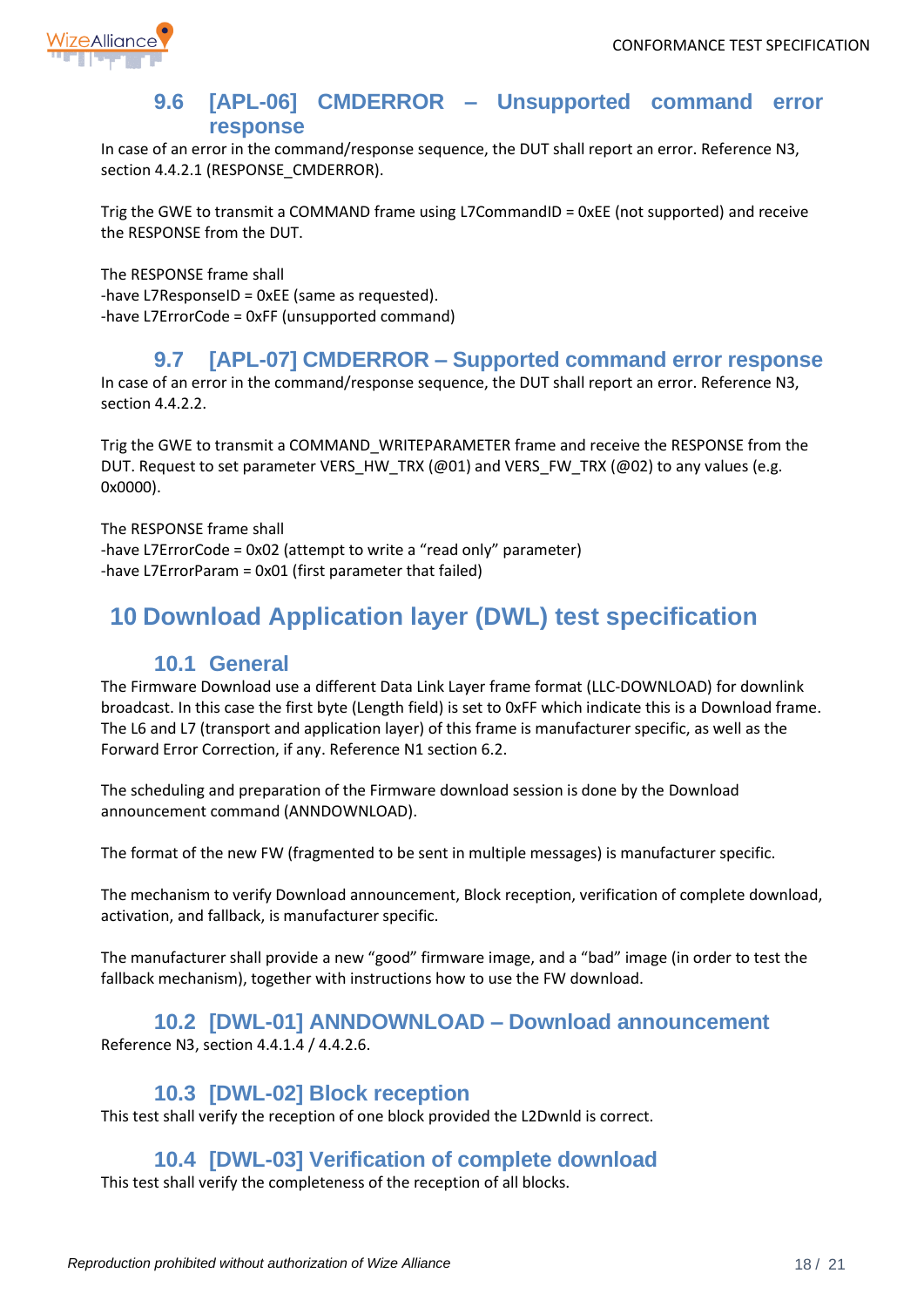

## **10.5 [DWL-03] Activation of new FW**

This test shall verify the activation of the new FW by reading the new FW revision.

#### **10.6 [DWL-03] Fallback in case of failure to boot with new FW**

<span id="page-18-0"></span>This test shall verify fallback to previous FW revision if the booting of new FW failed. By using a failing FW it shall be tested that after attempt to booth with new FW, it shall fall back and use the previous version.

# <span id="page-18-1"></span>**11 Test interface for DUT 11.1 Test interface overview**

In order to perform the above tests, the Device must provide a standardized test command interface. The interface to the actual DUT can be a UART / RS232 interface, an IrDa interface, NFC interface, or similar, but the SW interface shall be a standardized Python script API. The Python drivers shall be provided by the manufacturer for sending commands to the Device. The software shall run on a Windows PC, or specific SW/HW must be provided to be used during the tests.

The minimum set of commands are:

- Set RF channel
- Set RF data rate
- Set RF output power
- Trig the transmission of INSTPING RF frames
- Trig the transmission of regular DATA RF frames (SND-NR). Application data may be "dummy data".

Note; the Device shall send a RESPONSE frame, when a valid COMMAND frame is received. The COMMAND frame will be used to test the RESPONSE frame.

#### **11.2 Python API**

A Python language API shall be used for the DUT test interface. Below is shown the class definitions for the API.

```
class WizeTestAPI:
     # Maps from channel number to frequency
    channel map = { "100" : "169.406250",
                     "110" : "169.418750",
                    "120" : "169.431250", 
                    "130" : "169.443750",
                    "140" : "169.456250", 
                    "150" : "169.468750"
}
     # Maps from data rate standard to bits per second
    data rate map = \{ "WM2400" : "2400",
                       "WM4800" : "4800",
                      "HSPEED" : "6400" }
    def init (self):
         # Only do printout for this example. Implement specific (HW) driver here
         print("Init")
    def default callback(self, response):
         # Only do printout for this example. Implement specific (HW) driver here
         print(response)
    def set rf channel(self, channel = "100"):
         try:
```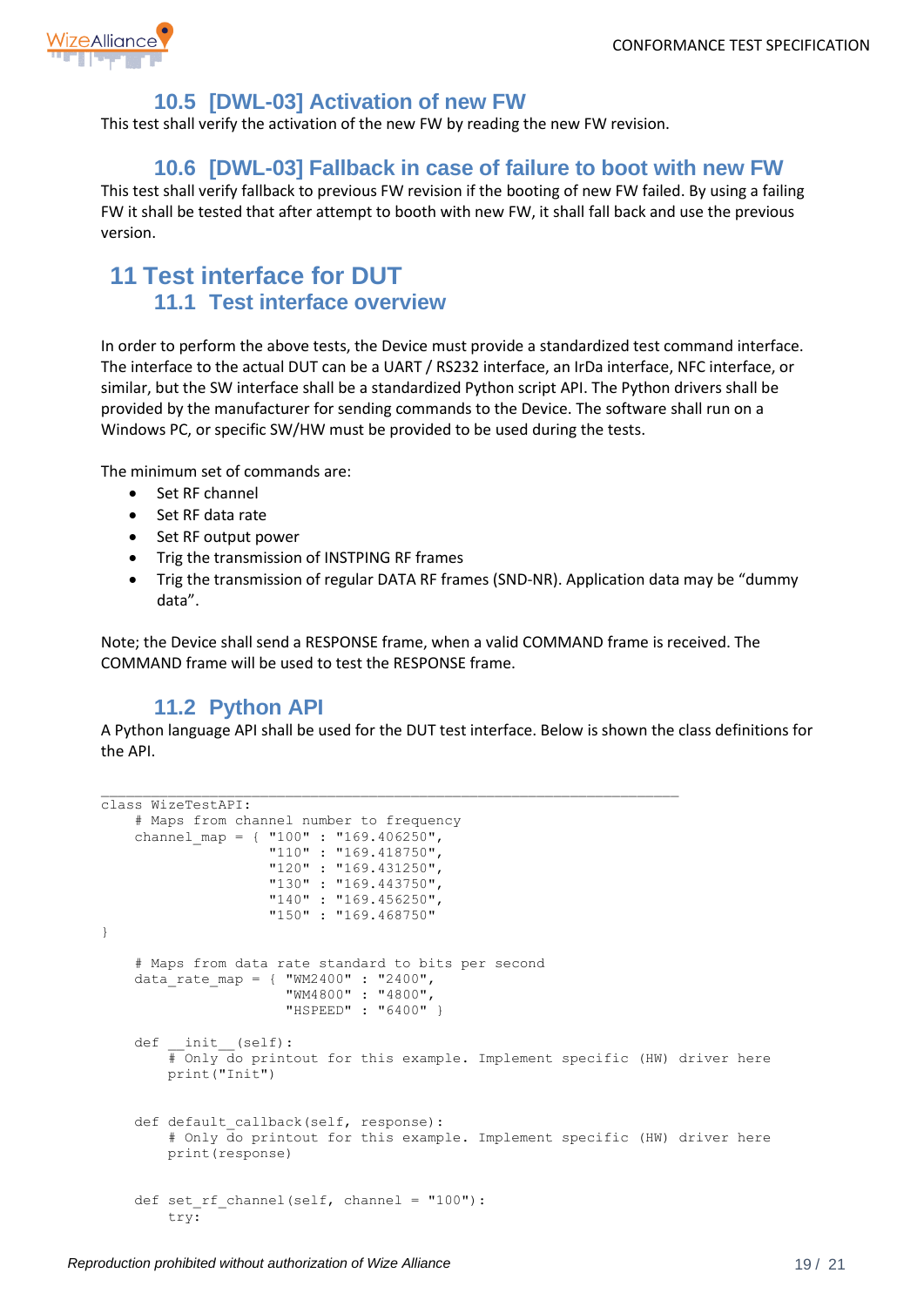

```
 frequency=self.channel_map[channel]
         except:
             print("No such channel. Using default 100.")
             frequency=self.channel_map["100"]
         # Only do printout for this example. Implement specific (HW) driver here
         print("Set RF Channel to channel {} ({} MHz)".format(channel, frequency))
    def set rf data rate(self, data rate = "WM2400"):
         try:
             bps=self.data_rate_map[data_rate]
         except:
             print("No such data rate specification. Using default WM2400.")
             bps=self.data_rate_map["WM2400"]
         # Only do printout for this example. Implement specific (HW) driver here
        print("Set RF data rate to {} ({} bps)".format(data rate, bps))
     def set_rf_output_power(self, power = "0"):
         # Only do printout for this example. Implement specific (HW) driver here
         print("Set RF output power to {}".format(power))
    def trigger rf instping(self, response callback = default callback):
         print("Triggering RF instping")
         # Only do printout for this example. Implement specific (HW) driver here
         response = "Response from test system"
         response_callback(self, response)
    def trigger rf data frame(self, data=b"abcd", response callback =
default callback):
         print("Triggering RF data frame with the following data: \n{}".format(data))
         # Only do printout for this example. Implement specific (HW) driver here
         response = "Response from test system"
         response_callback(self, response)
print("\n\n*********************************************")
print("Starting tests")
print("*********************************************\n")
#These are the actual tests
wize tests = WizeTestAPI()
print("\n\n*********************************************")
print("Now testing with default values")
print("*********************************************\n")
# With default values
wize_tests.set_rf_channel()
wize_tests.set_rf_data_rate()
wize_tests.set_rf_output_power()
wize tests.trigger rf instping()
wize tests.trigger rf data frame()
print("\n\n*********************************************")
print("Now testing with custom values")
print("*********************************************\n")
# With custom values
def my_instping_callback(self, response):
     print("Custom instping callback : {}".format(response))
def my data frame callback(self, response):
   print("Custom data frame callback : {}".format(response))
wize_tests.set_rf_channel("110")
wize_tests.set_rf_data_rate("WN4800")
```